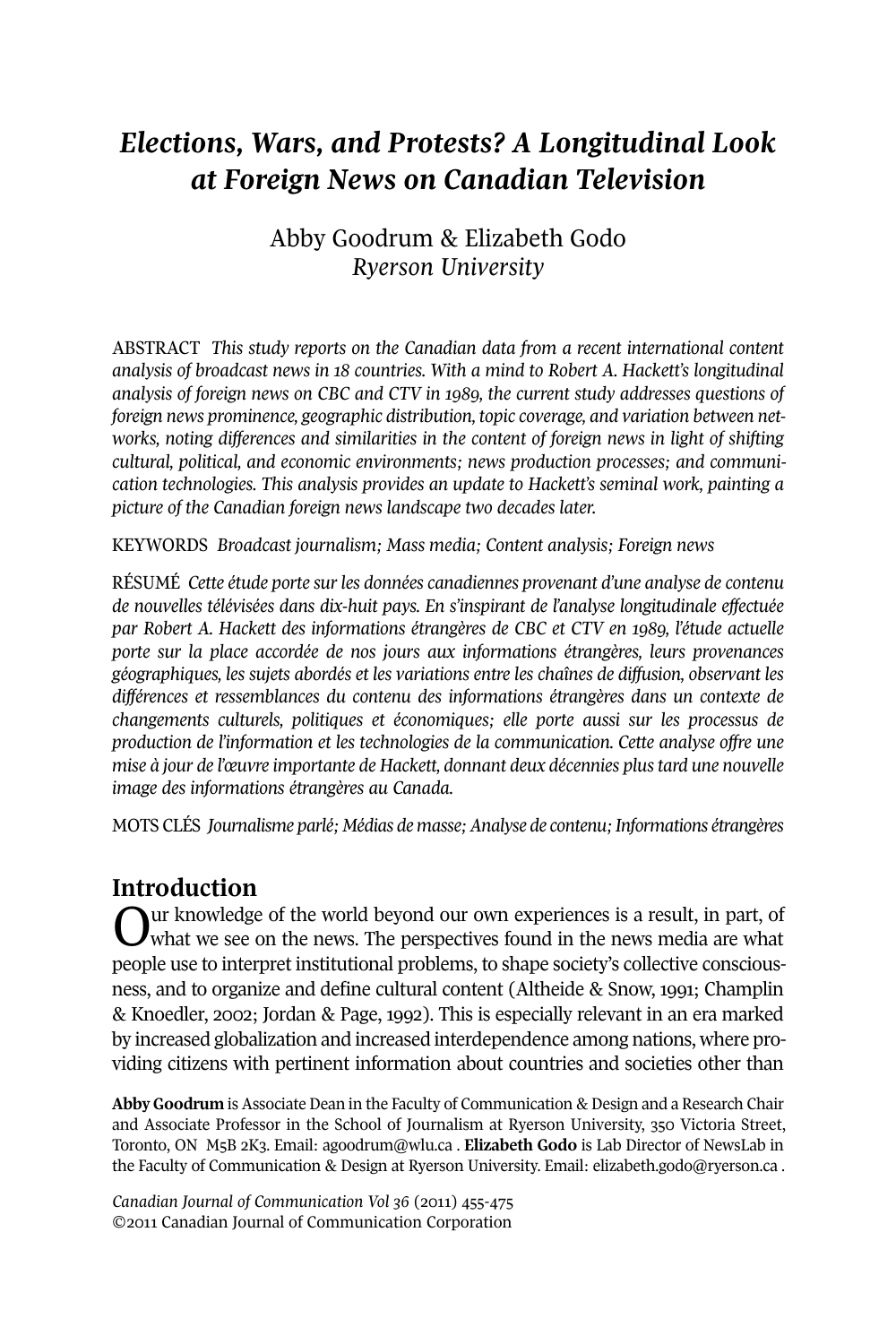their own is vital to democracy (Keane, 1991; Perry, 1990; Robinson, 2002). Particularly during times of crisis, foreign news reporting shows an increased potential to influence political decisions: the so-called CNN effect posits that U.S. engagement in Somalia in 1993 was precipitated by a dramatic media report (Robinson, 2002). Similarly, Hume (1997) theorized that the foreign news reports of western correspondents in 1999 ultimately led to NATO intervention in Kosovo. Since the 1960s, the topic of international news has been closely related to the debate overthe New world Information and Communication Order, and scholars have typically looked to global factors in explaining variability in the way specific nations or regions are covered. This global-level research generally assumes that international news coverage reflects the structure of power among nations (Boyd-Barrett, 1974; MacBride, 1980; Reyes Matta, 1984).

However, the crafting of news media messages, including those focused on international events, is also subject to local influences, including immigration, corporatization of news organizations, and the local community's power structures. These influences are likely to affect not only the type of foreign news that appears in the media, but also the quality and depth of this coverage. Today, with the increasing globalization of news organizations (Chalaby, 2005) in the context of greater political and economic interdependence among nations, one could assume that the role of foreign news is gaining in importance. Many studies conducted since the 1990s, however, have demonstrated a shrinking international news window.

Nonetheless, the Canadian public takes a keen interest in foreign news. According to a nationwide poll commissioned by the Canadian Broadcasting Corporation (CBC) in 2003, the majority of Canadians are "extremely interested" in international issues, and believe that news coverage can contribute to tolerance and diversity. A significant body of work exists on the effects of news media in its various roles on an international basis, but there is much to learn from a study of news content in the Canadian context, contributing to a broader theoretical understanding of the power and implications of both domestic and foreign news coverage in Canada. One such Canadian study was conducted by Robert A. Hackett (1989), analyzing a sample of CBC and CTV national newscasts collected in 1980 and 1985, providing a longitudinal look at the geographic distribution of topic coverage and differences between networks. The study concluded that there was little difference between the networks, as both CBC and CTV focused their foreign coverage on industrialized nations in the west and those world regions with violent conflicts involving western interests. The study also noted that news items about the West used different structural formats than items about developing nations, and that coverage of non-western countries focused on conflicts, violence, and disasters.

The aim of this study is not only to provide an update to Hackett's work, but also to enhance our understanding of the Canadian foreign news landscape through the systematic examination of four weeks of national broadcast news from CBC and CTV in 2008. In particular, the analysis addresses three main research areas that correspond to Hackett's study: (1) the nature and prominence of foreign news; (2) the geography of foreign news coverage; and (3) the topics addressed by foreign news. The Canadian data are part of a larger international comparative study of news coverage by broadcast television networks in 18 countries.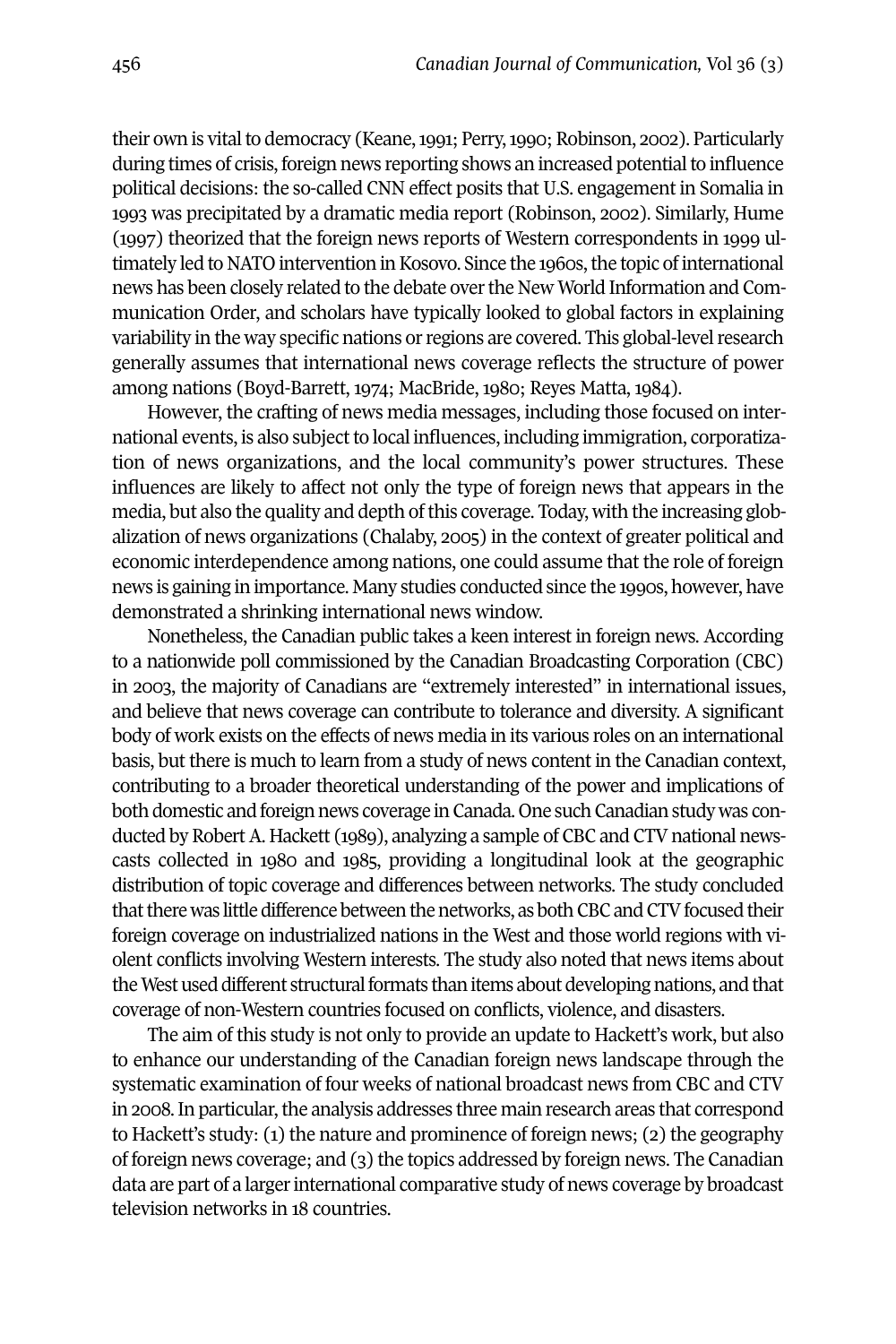To understand the results obtained in this study, we must put them into a broader theoretical context. Hence, the next section presents conceptual considerations in the study of foreign news and results of previous empirical studies. The subsequent sections present the results of the current study alongside those of Hackett, followed by conclusions with directions for further research.

# **Definitions of foreign news**

At first sight, a concept like foreign news seems rather straightforward. Its particular operationalization in a content analysis, however, proves otherwise. Hester (1978), for instance, defined foreign news as "news reported from outside the country of broadcast." In his case, a single measure, more specifically the dateline of the report, served as a strict differentiator. This definition seems to follow Almaney's (1970) concept of distinguishing between (1) national affairs (events occurring within U.S. boundaries); (2) international affairs (United States and another country involved); and (3) foreign affairs (United States is not playing a role). This concept was similar to that of the weaver, Porter, and Evans (1984) study, in which foreign news was defined as "news reported from outside the United States" (p. 358).

Larson (1979), on the other hand, adopted a broad but practical definition of "international news": any news story that mentioned a country other than the United States, regardless of its thematic content or dateline, was considered an international story. Also stories mentioning international organizations were labelled as international news stories. Gonzenbach, Arant, and Stevenson (1992) tried to divide Larson's broad "international news" category; they distinguished between domestic news (involving only the United States), international news (involving the United States and a foreign country, regardless of geographic location), and foreign news (with no reference to the United States).

More recently, Tyndall (2009) appears to be using three different labels when considering foreign news. A first category is named "Bureau" and consists of time devoted to items filed by reporters with a foreign dateline. A second one is labelled "Foreign Policy." All time devoted to stories concerning the foreign policy of the United States, whether filed from the U.S. or from the country that is involved, is part of the "Foreign Policy" category. Finally, the third category, "International," includes all time devoted to overseas stories in which U.S. foreign policy is not involved.

For the purpose of this study, items were divided into four categories, using the location of a given event and domestic or foreign involvement as two main criteria. Consequently, we distinguished between the four following types of events: (1) domestic (an event takes place in the country of broadcast, with no foreign involvement); (2) domestic with foreign involvement (an event takes place in the country of broadcast but a specific reference is made to at least one other country); (3) foreign with domestic involvement (an eventtakes place in another country but a specific reference is made to the country of broadcast); and (4) foreign (an event takes place in another country without any reference to the country of broadcast).

# **Conceptual background and previous studies**

Drawing on the large body of news framing research, this study is grounded in the per-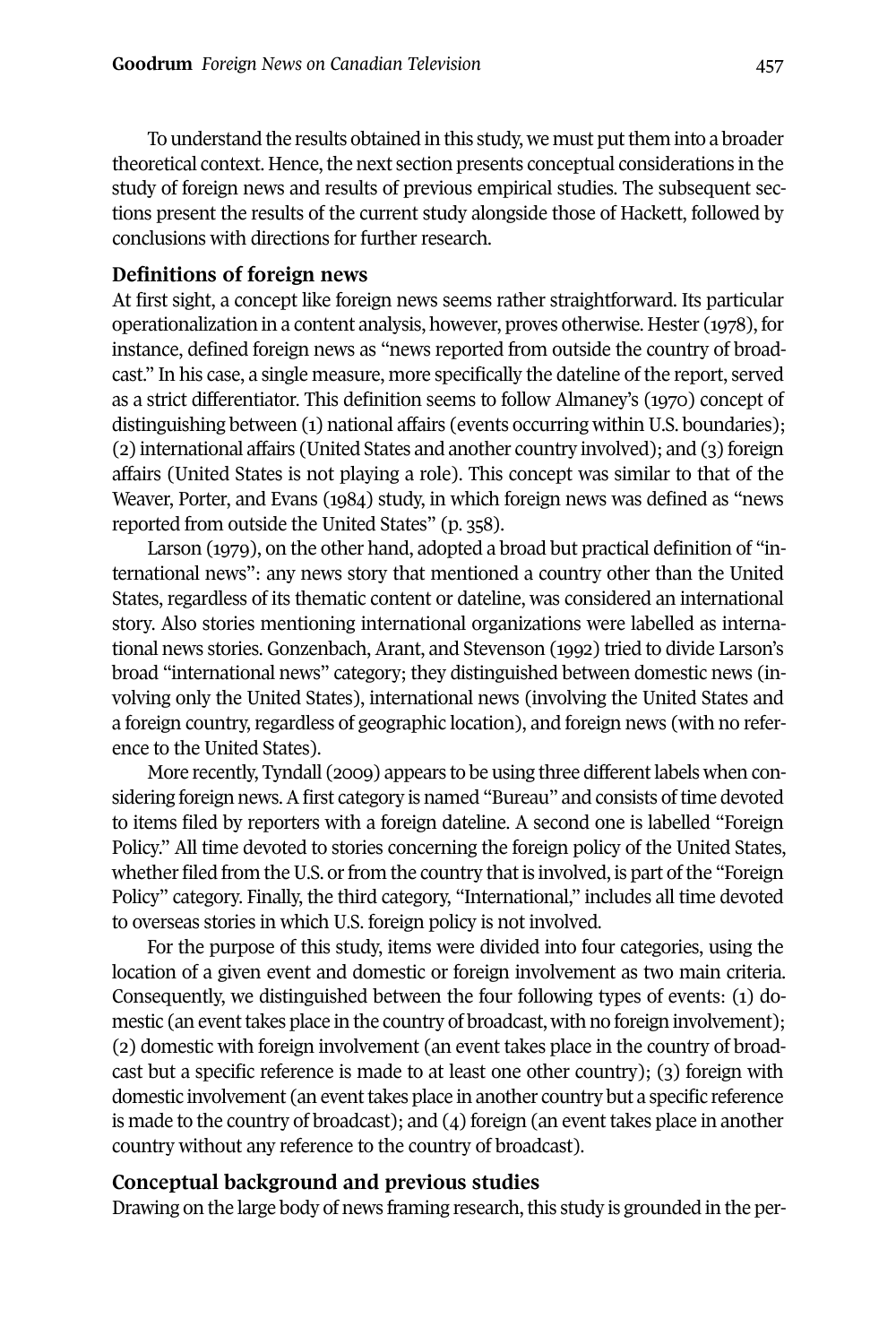spective that a knowledge of foreign news coverage and the journalistic elements evident in that coverage is key to an understanding of the effects of news content on its viewers, both as Canadians and members of a global society.

News framing refers to the factors that influence the structural qualities of news. News frames may be the result of internal factors such as journalistic routines and organizational constraints that determine how journalists and news organizations frame issues (Shoemaker & Reese, 1996) as well as external factors related to cultural, geographic, and economic contexts (Cooper, 2002; Gans, 1979; Snow & Benford, 1992; Tuchman, 1978).

A milestone in research about the content of foreign news reporting is doubtlessly the UNESCO-commissioned study *Foreign Newsin the Media*. Forthis, the content and sources of foreign news reports in a total of 29 countries were studied by means of qualitative and quantitative content analyses (Sreberny-Mohammadi, Nordenstreng, & Stevenson 1984; Sreberny-Mohammadi, Nordenstreng, Stevenson, & Ugboajah, 1985). The studies were able to show that regionalism is a central selection criterion for foreign news reports, and that the general priorities of news reports are those related to Western Europe, North America, and the former USSR. News reports from developing countries, on the other hand, are event-oriented; moreover,the media in developing countries report little about developing countries in other regions. Overall, the study contradicted the assumption that a free flow of information contributes to more variety. These main conclusions were substantially verified in later studies, including wu's meta-analysis of 55 studies investigating the determinants of international news flows (1998).

More recently wu (2000) reviewed foreign news in 38 countries and suggested that the coverage is primarily determined by economics and the availability of news sources. However, in one of his previous studies, wu (1997), and earlier Robinson and Sparkes (1976) determined that trade played a key role in shaping foreign news in some countries, but was not a significant determinant in the United States. Furthermore, Riffe (1996) and Vilanilam (1983) provided evidence that supported the sway of national interest generated by foreign press coverage of ideologically and politically congruent partners.

This sway is particularly noteworthy considering the existing body of work on public perceptions resulting from foreign news content. Perry (1990) studied a sample of adults from Alabama and found that representation of countries in the news generally leads to "greater knowledge and more favourable attitudes towards those countries" (p. 353). wanta, Golan, and Lee (2004) come to a similar conclusion in their study on agenda setting, measuring public perception of foreign nations' importance toU.S. interests as a result of network newscast coverage. Likewise, Semetko, Brzinski, weaver, and willnat further affirm this connection in a 1992 study on the influence of foreign news on public opinion. The study draws on a content analysis of U.S. network news and wire service coverage of nine countries over a six-month period, as well as a nationally representative survey of 1,117 U.S. adults that measured opinions about these countries. Notably, Semetko et al. determined that TV is more important than newspapers for influencing public opinion about foreign countries, and "attention to foreign affairs news, rather than simple exposure to news, best predicts general liking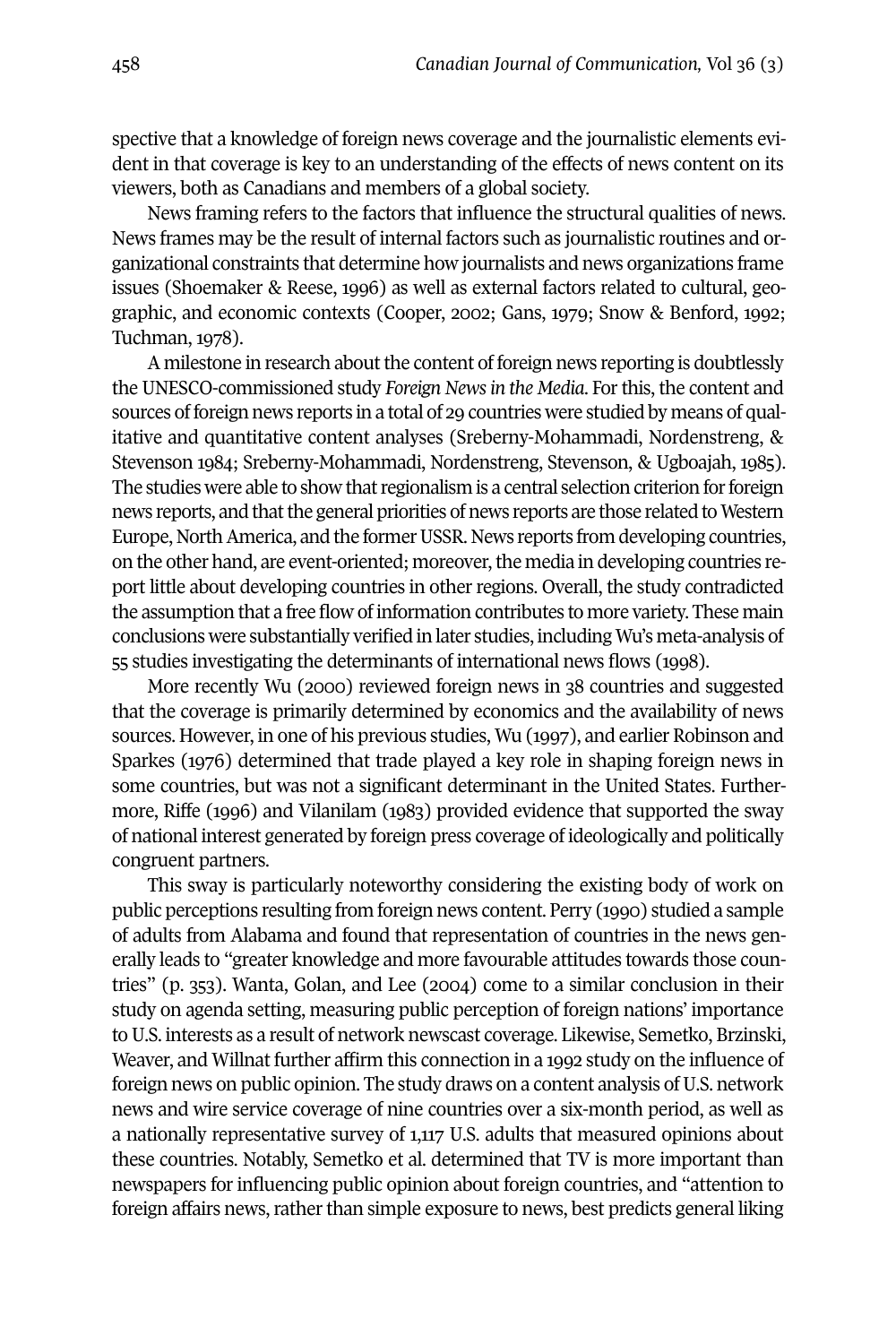of a country" (1992, p. 18). Visibility is key, rather than the quality or type of coverage of each country, speaking to the validity of the current study's quantitative approach and the crucial importance of having a clear knowledge of what foreign TV news in Canada looks like.

International content analyses have also provided a basis for contrast and comparison between the topics covered in different countries.Acomparative study of newspaper crime coverage in 14 countries—including Canada—from 1960 to 1989 found consistencies in several areas internationally, including the overrepresentation of violent crimes, an underplaying of police and court effectiveness, and a failure to provide education regarding the causes of crime (Marsh, 1991). Similarly, a five-country study of social conflict in television news also identified patterns among the countries involved, such as a general downplaying of domestic conflict and a focus on the conflicts of foreign nations (Cohen, Hanna, & Bantz, 1990).

within the Canadian context, Hackett's 1989 study of foreign news on Canadian television systematically examined a sample of CBC and CTV national English-language newscasts from two months in 1980 and one month in 1985, for a total of 2,593 news items. The analysis was framed by a Third world critique of western news agency; it concluded that the geographical distribution of foreign news in Canada was highly skewed toward the industrialized countries of the west and on regions of violent conflict where western interests were present. Hackett noted both structural and topical differences in the way stories about the industrialized west and stories about the developing world were told, and he found that these patterns had actually become more pronounced in the years between the two studies.

The brief review above, although far from comprehensive, demonstrates the breadth of research possibilities a content analysis of news coverage provides. It also points to the critical influence media content has on public opinion. Much ofthe existing research, however, focuses on a particular news topic, failing to outline the broader impacts of national news broadcasts in Canadian society. The CBC poll mentioned at the outset indicates that "the need for and importance of international news is almost universal" (2003). This statement reaffirms the value of foreign news that reflects the diversity of Canadians and their interests. yet, a truly international study, which positions Canadian news coverage alongside that of other nations in a global society is currently missing from the existing literature.Also lacking priorto the current analysis are longitudinal studies of Canadian broadcast news content that can support comparisons of the shifting coverage of geographic distribution, formats, and topics over time. The purpose of this research, then, is to fill this gap in our knowledge of current Canadian foreign coverage with a mind to Hackett's 1989 analysis. Put simply, what does broadcast news in Canada look like and how has it changed in the past 20 years?

# **Research questions**

while the study captured data on over 80 variables for potential analysis, this article focuses primarily on variables for comparison to Hackett's (1989) study, and with the exception of the first question, which seeks to establish the broader landscape of Canadian foreign news, the research questions parallel Hackett's own areas of inquiry.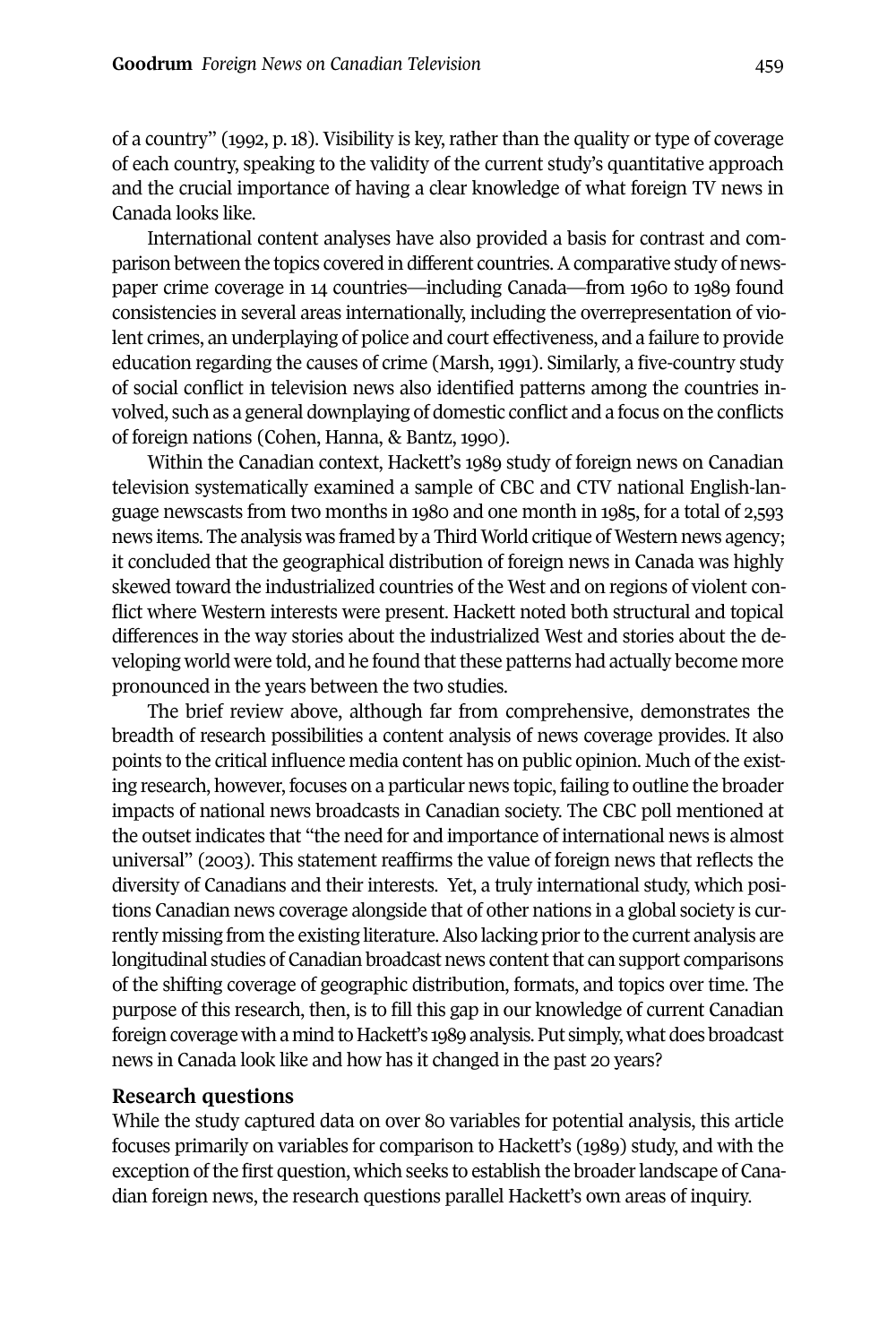- RQ1: How prominently is foreign news featured in Canada?
- RQ2: which countries and world regions receive the most coverage in Canada's foreign news?
- RQ3: which topics dominate? How does this differ by country?
- RQ4: How does foreign coverage differ between public and commercial broadcast networks?
- RQ5: How has foreign TV news coverage in Canada changed over the past 20 years?

#### **Research design**

The data summarized here represent the Canadian portion of the study *Reporting the World: Comparative Evidence on Foreign Television News Across the Globe*, spanning 18 countries: Belgium, Brazil, Bulgaria, Canada, Chile, China, Finland, Germany, Hong Kong, Israel, Italy, Japan, Poland, Singapore, South Africa, Switzerland, Taiwan, and the United States. The research took place across each participating country in parallel (Cohen, 2009).

One public and one private broadcaster were chosen to represent mainstream Canadian news: the Canadian Broadcasting Corporation (CBC) and Canadian Television (CTV), respectively. The sample consisted of the main evening newscasts of CBC's *The National* and the CTV *Evening News* during four one-week periods over three months. The dates included were January 20-26, 2008; February 10-16, 2008; March 2- 8, 2008; and March 23-29, 2008. This selection allowed the newscasts to fall into four sequences, enabling the analysis of developing stories within a particular week as well as a broad array of topics over the three-month period.

The unit of analysis was the individual news item. Itemization was based on two criteria: content and/or format. In the case of content, a new item within a newscast was identified whenever there was a change in issue and/or topic and/or country or location. The most common of these instances can be illustrated by a "block" of foreign news events in sequence, in which each event is considered as a separate item, even if there is no separate formal introduction of each item by the anchor or reporter. When itemized by format, a new item was identified following a formal breaking point, regardless of the content. For example, an edited news report, often including a voiceover, would be considered a whole item together with the news anchor's introduction, regardless of the content prior to or following it.

A detailed content analysis was completed for each of the 749 identified news items. The codebook contains over 80 variables, including country of broadcast, network (CBC or CTV), the date, the item's placement in the newscasts' lineup, an item's mention in the newscast's headline, format (as defined by use of anchors and onscreen reporters, graphics, video, and archive material), sources for the item's visuals (CNN International, BBC world, Al Jazeera, et cetera), sensationalism, time perspective, geographic scope and impact, domestication, international involvement, conflict, and measures of violence. All identifiable persons (excluding news personnel such as anchors and reporters) who were given authority through the privilege to speak orto be quoted were also coded.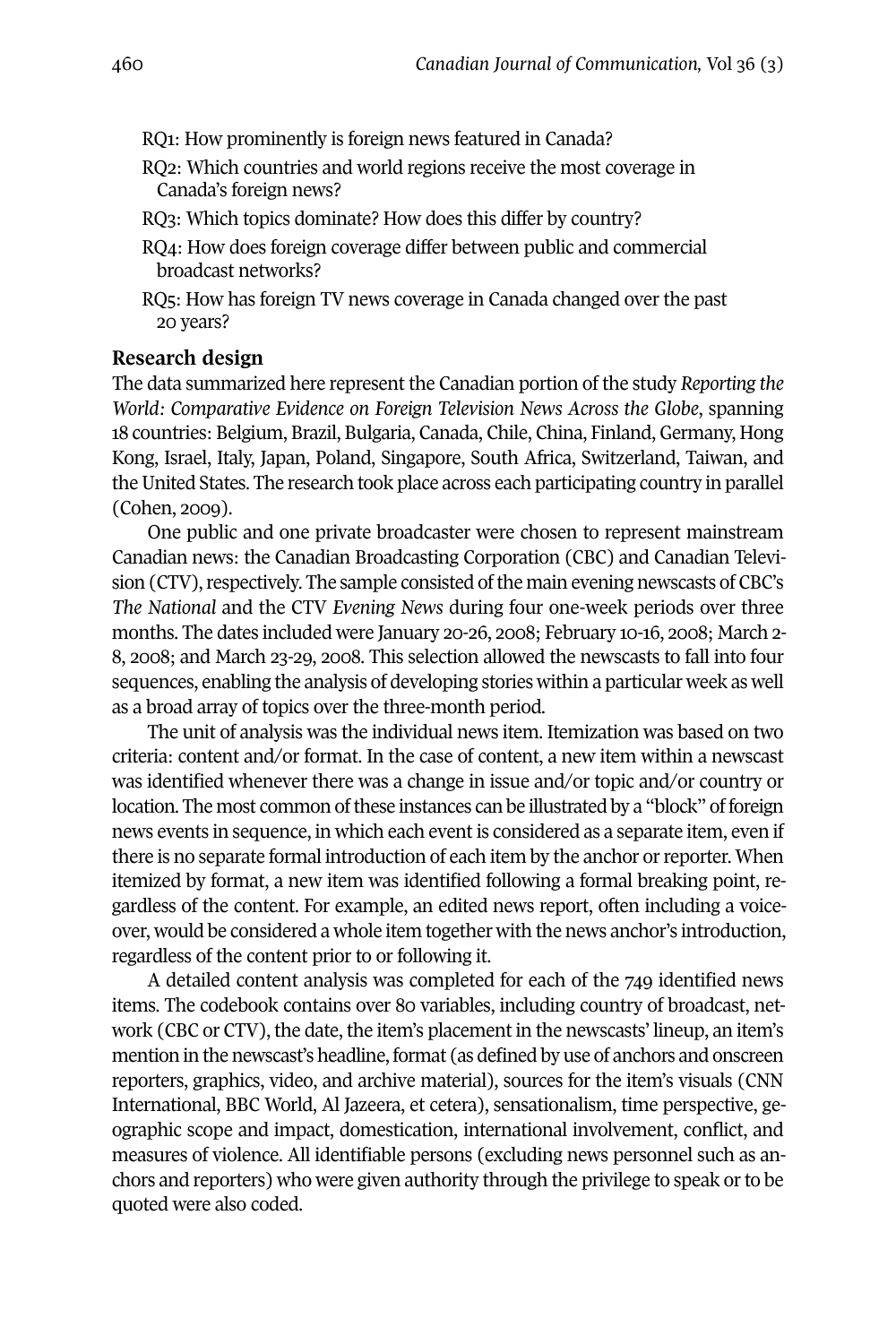The topic for each item was coded, listing up to three topics per item from a list of 284 possible codes in 25 broad categories. The categories were as follows: Internal Politics; International Politics; Military and Defence; Internal Order; Economy; Labour and Industrial Relations; Business, Commerce,Industry; Transportation; Health, welfare, Social Services; Population; Education; Communication; Housing; Environment; Energy; Science and Technology; Social Relations; Accidents and Disasters; Sports; Culture; Fashion; Ceremonies; Human Interest; weather; and Religion.

Each item's level of foreign involvement was categorized as either domestic (the event takes place in the country of broadcast, with no involvement or mention of another nation); domestic with foreign involvement (including any specific reference to atleast one other country); foreign with domestic involvement (the eventtakes place in another country but specific reference is made to the country of broadcast); and foreign (the event takes place in another country without any reference to the country of broadcast).

The presence of conflict in an item was coded into four categories: Social, Interpersonal, None, and Cannot Determine. while interpersonal conflicts involve individual people, social conflicts deal with two or more parties—social groups, political parties, countries, et cetera—who have incompatible goals or who use or advocate the use of different means to obtain their goals. For instance, a murder which results from infidelity is an interpersonal conflict. Similarly, an individual who robs a bank for personal financial gain is also categorized as an interpersonal conflict. However, if an individual or a group of individuals rob a bank, claiming it to be a symbol of Capitalist society, it is a social conflict. Elections, wars, strikes, et cetera are also examples of social conflict.

To summarize, the study's data were drawn from four weeks of broadcast news coverage on CBC and CTV, resulting in 56 newscasts, 749 news items, and 1,675 minutes of itemized news.

| <b>Nature of Event</b>            | <b>Percent by News Items</b> |      |      | <b>Percent by Minutes of Coverage</b> |
|-----------------------------------|------------------------------|------|------|---------------------------------------|
| Domestic                          | 33.0                         | 56.3 | 31.7 | 62.0                                  |
| Domestic with Foreign Involvement | 23.3                         |      | 30.3 |                                       |
| Foreign with Domestic Involvement | 12.6                         |      | 15.6 | 38.0                                  |
| Foreign                           | 31.1                         | 43.7 | 22.4 |                                       |

#### **Table 1: Levels of broadcast foreign news in Canada**

# **Results**

#### *Prominence of foreign news*

The prominence of foreign news overall was calculated based on the number and percentage of individual news items as well as minutes of coverage. The data (see Table 1)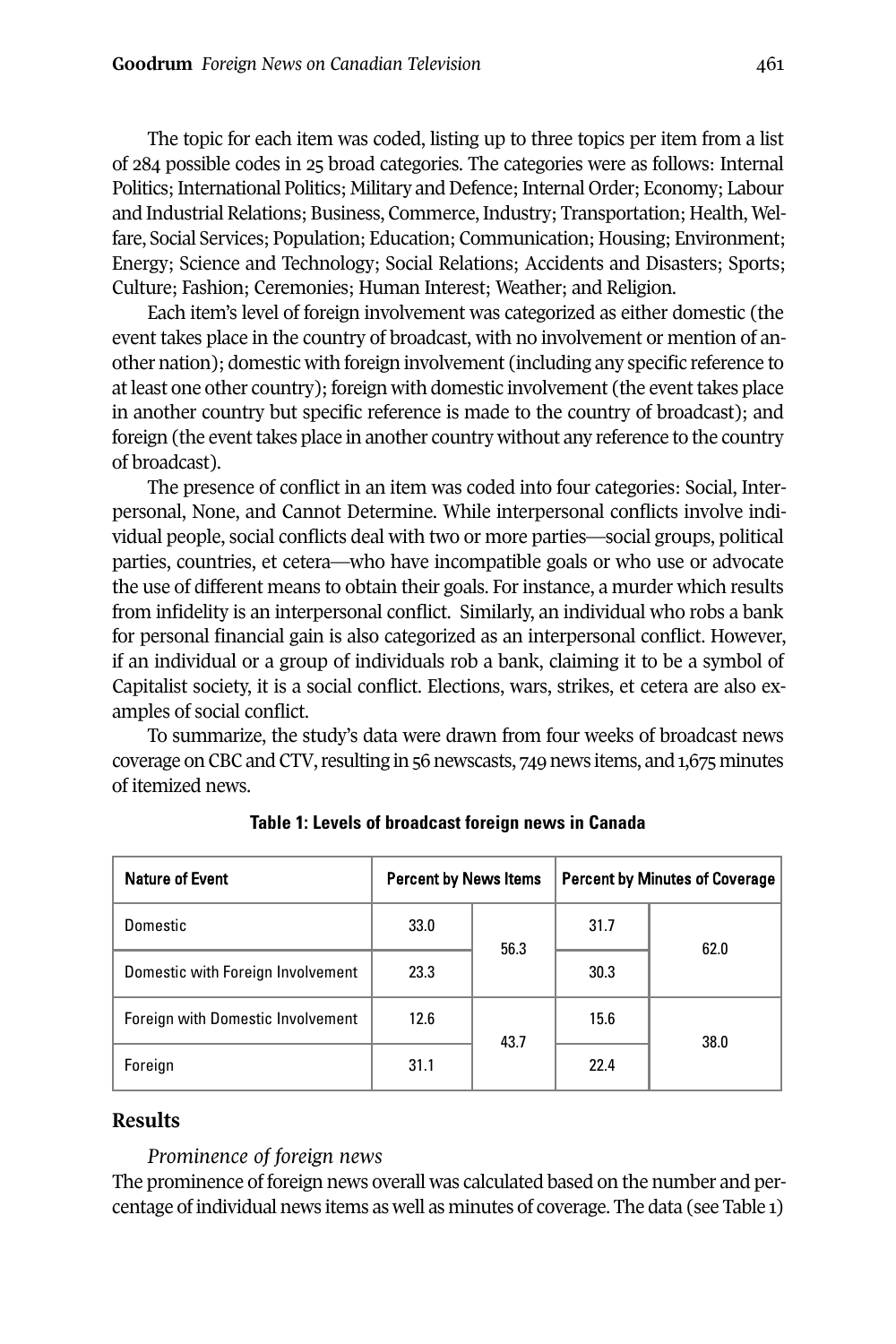suggest an almost even split between domestic, foreign, and "hybrid" news items that is, domestic with foreign involvement or foreign with domestic involvement with 33% domestic, 31% foreign, and approximately 36% hybrid. Combining the two domestic and two foreign categories results in a slight favouring of domestic news, at 56.3%. The difference is stronger, however, when measuring the coverage by minutes rather than items, resulting in  $62\%$  domestic news  $(d = .61)$ .

while this may seem like a strong focus on domestic news, preliminary results comparing the percentage of foreign coverage by Canada to the other countries participating in the international study paints a picture of public and commercial Canadian foreign news coverage that is more similar to that of the public broadcast networks in Belgium, Switzerland, and Germany. In an analysis conducted by Porath, Mujica, and wouters (2009), an *Index of Domesticity* was calculated as the percentage of time given to domestic news minus the percentage of time given to foreign news (Figure 1). The *Index of Globalization* was calculated as the percentage oftime given to domestic news with foreign involvement plus the percentage of time for foreign news



**Figure 1: International domesticity and globalization indexes by channel (Porath et al., 2009)** 

*Ethnocentric:* Taiwan Commercial; United States Commercial; China Commercial; Taiwan Public *Moderate Ethnocentric:* United States Public; Italy Commercial; Italy Public; Brazil Commercial; South Africa Commercial  $\overline{a}$ 

*Polarized:* South Africa Public; Singapore Commercial (English & Chinese)

*Globalized Localist:* Hong Kong Commercial; Poland Commercial; Belgium Commercial; Israel Commercial; Poland Public; Chile Commercial; Chile Public; Israel Public

*Internationalist:* Belgium Public; Switzerland Public (French & German); Germany Public; Canada Commercial (CTV); Canada Public (CBC).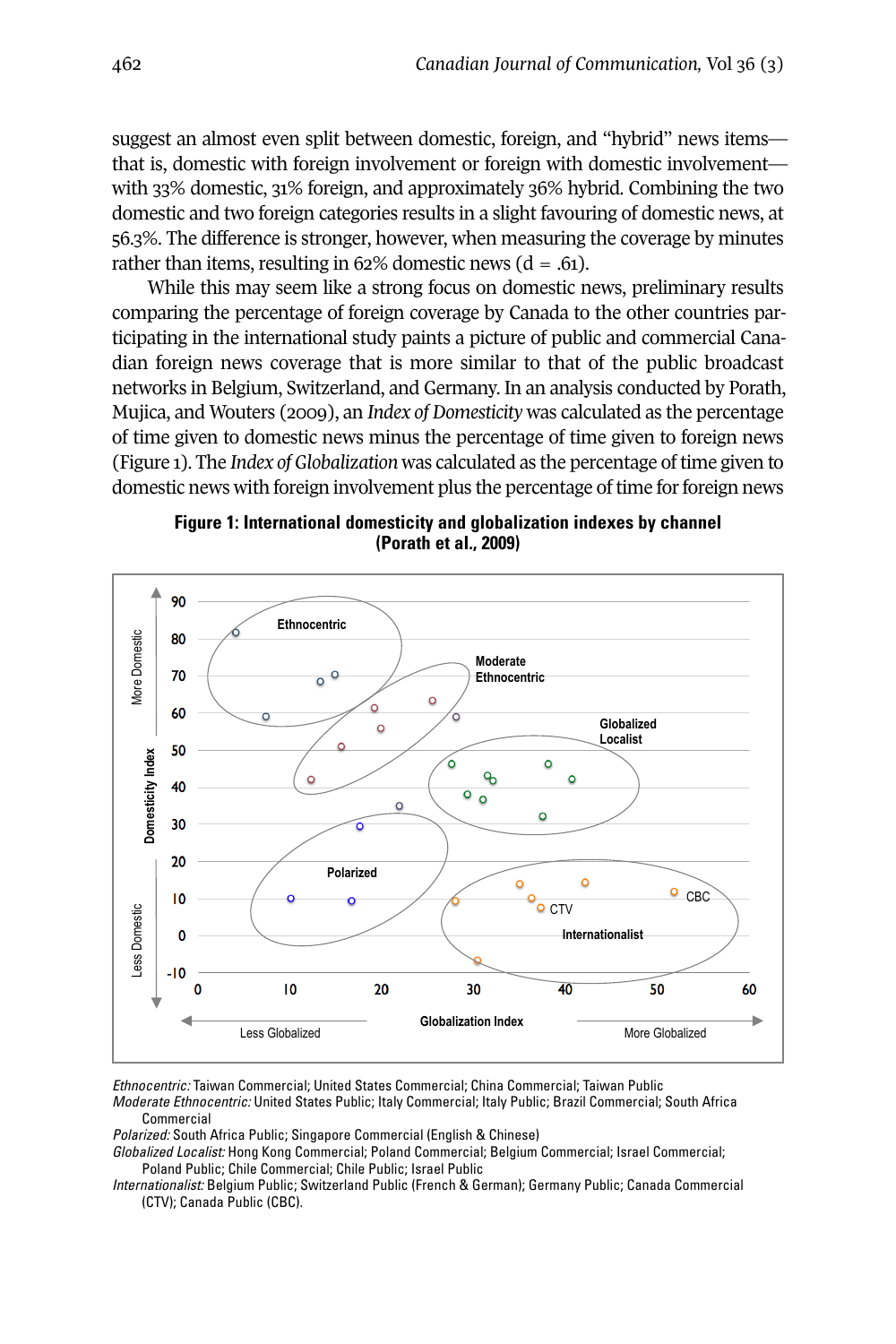with domestic involvement. Analyzing the data in this way provides a measure of permeability of news borders. we chose this form of analysis because of the increasing challenge of defining "foreign news" in the current state of globalization and interdependence and the difficulty of delineating the borders between the national and the international (Biltereyst, 2002). The classification of both CBC and CTV on Porath et al.'s index as "Internationalist" news networks suggests that the trend Hackett noticed of increased non-Canadian items between 1980 and 1985 continued over the decades that followed, resulting in a level of foreign news coverage that stands out among other nations as globalized and inclusive.

While this speaks to overall coverage, the placement of each item in the newscasts' lineup is also an indicator of prominence, and it is in this variable that domestic news stands out. Sixty-five percent of the "lead stories"—that is, those which begin each newscast—are domestic ( $d = .77$ ), 36% of which have no foreign involvement at all. Additionally, 69.2% of all news items included in the newscast's headline—that is, the items mentioned briefly at the beginning of the newscast as an indicator of content to come—are domestic in nature. Despite the relatively even split between foreign and domestic coverage overall, Canadian national news gives prominence to items that take place in Canada, as evidenced by the newscasts' lead stories.

#### *Geographic distribution of coverage*

The second research question pertains to the countries and regions of the world that receive the most coverage. It should come as little surprise that the United States receives over half of all foreign mention, at 44.6% of all news items with any degree of foreign involvement (Table 2). This can be attributed to a number of factors. Canada

shares a border with the United States, and several studies have cited the influence of proximity on foreign news coverage. Wu (2004) also suggests that it is not geography alone, but also economic ties with respect to trade that determine the extent of foreign news coverage on a particular nation. Canada and the U.S boast strong trade relationships; they also share a great deal of common cultural ground. Another explanation for the extensive U.S. coverage is the 2008 national primary elections, which took place at the time of the sample. Preliminary analysis of the international dataset suggests that the elections were among the most widely covered topics internationally.

| Country              | <b>Percent by News Items</b> |
|----------------------|------------------------------|
| <b>United States</b> | 44.6                         |
| United Kingdom       | 8.3                          |
| Israel               | 7.3                          |
| Afghanistan          | 5.2                          |
| Iraq                 | 4.3                          |
| Palestine            | 3.7                          |
| France               | 3.1                          |
| China                | 2.4                          |
| Australia            | 2.1                          |
| Tibet                | 2.1                          |

**Table 2: Ten most prominent countries in Canadian foreign news (***n***327)**

The United Kingdom is covered in 8.3% of items that reference a foreign nation, owing perhaps to Canada's historical and political ties, but also to a series oflogistical difficulties encountered atHeathrowAirport'snewterminal during the time of the sample. while Hackett reported the combined percentage of foreign news items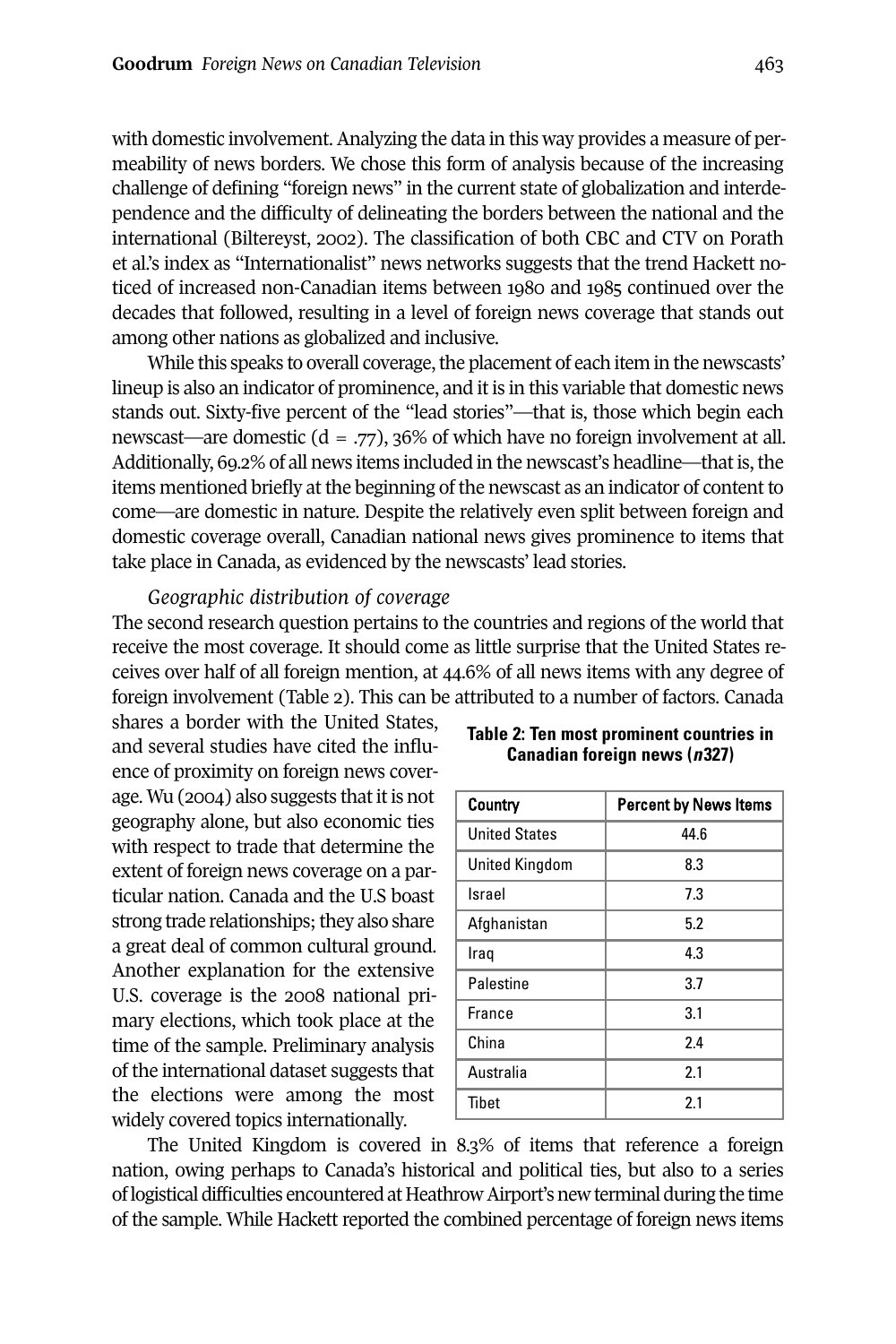in the United States, United Kingdom, and France to be 47.7% in 1980 and 39.9% in 1985 a non-election year in the U.S.—these three nations account for  $56\%$  of all foreign news in the current sample. This suggests a similar favouring of nations that are culturally and politically similar to Canada, as was hypothesized and reported by Hackett in 1989.

Nations such as China and Tibet, Israel and Palestine, as well as Iraq, are given prominence due to conflicts either among themselves or with Canadian allies such as the United States. Indeed, especially in the cases of Israel and Iraq, the prominent coverage reflects Canada's close relationship with the United States and its interests, the details and broader implications of which are beyond the scope of this analysis. with respect to our own concerns, Afghanistan was covered in 5.2% of foreign items, where at the time of the sample and of writing, Canadian military personnel are engaged in extensive operations. In 2008, an inquiry commissioned by the federal government the Manley Report—was released to recommend the future course of Canada's military in Afghanistan. National news coverage of this report reflects Canadians' concerns about an ongoing war, whether social, economic, in terms of national identity, et cetera, and serves to establish the terms of the public discourse (Altheide & Snow, 1991).

To aid in interpretation, Hackett examined the percentage of regional coverage against the population of each country or region of the world in order to uncover meaningful discrepancies in representation. Of course, he made clear, as does this study, that such a baseline is not intended to suggest that the population distribution should exactly match a region's coverage, as the operative criteria of news selection involves many additional factors. what he found, however, was that the United States and western Europe were consistently overrepresented, and what he called the "Third world" was almost entirely ignored, a finding he attributed to ethnocentrism and the

| Country / Region <sup>®</sup>                | Percent of<br>News Items <sup>b</sup> | <b>Percent of Global</b><br>Population <sup>c</sup> | Ratio of Items to<br><b>Populationd</b> |
|----------------------------------------------|---------------------------------------|-----------------------------------------------------|-----------------------------------------|
| <b>United States</b>                         | 44.65                                 | 4.67                                                | 9.56                                    |
| Other West / South Central Asia <sup>e</sup> | 32.42                                 | 11.28                                               | 2.87                                    |
| Europe                                       | 20.49                                 | 11.26                                               | 1.82                                    |
| Africaf                                      | 7.03                                  | 14.21                                               | 0.49                                    |
| Latin American / Caribbeang                  | 5.20                                  | 8.59                                                | 0.61                                    |
| China                                        | 2.45                                  | 20.25                                               | 0.12                                    |
| Oceania (Australia and Pacific)              | 2.45                                  | 0.005                                               | 490.00                                  |
| Other East / South East Asia                 | 2.14                                  | 11.77                                               | 0.18                                    |
| India                                        | 1.53                                  | 17.45                                               | 0.09                                    |

|  | Table 3: Foreign news in Canada as a ratio of global population by region |  |  |  |  |  |
|--|---------------------------------------------------------------------------|--|--|--|--|--|
|--|---------------------------------------------------------------------------|--|--|--|--|--|

Source: UN World Population Prospects: The 2008 Revision

Notes: a) Regions are defined according to the United Nations Population Database; b) Includes items where the location of the event is foreign, and so foreign countries simply mentioned are not captured here, *n =* 327; c) The world population, based on the UN Report, is 6,479,969,000, a sum which excludes Canada; d) The ratio of news item to global population was calculated by dividing the percentage of items by the percentage of population; e) Includes Afghanistan, Pakistan, Israel, Palestine, Iraq; f) Includes Egypt; g) Includes Mexico.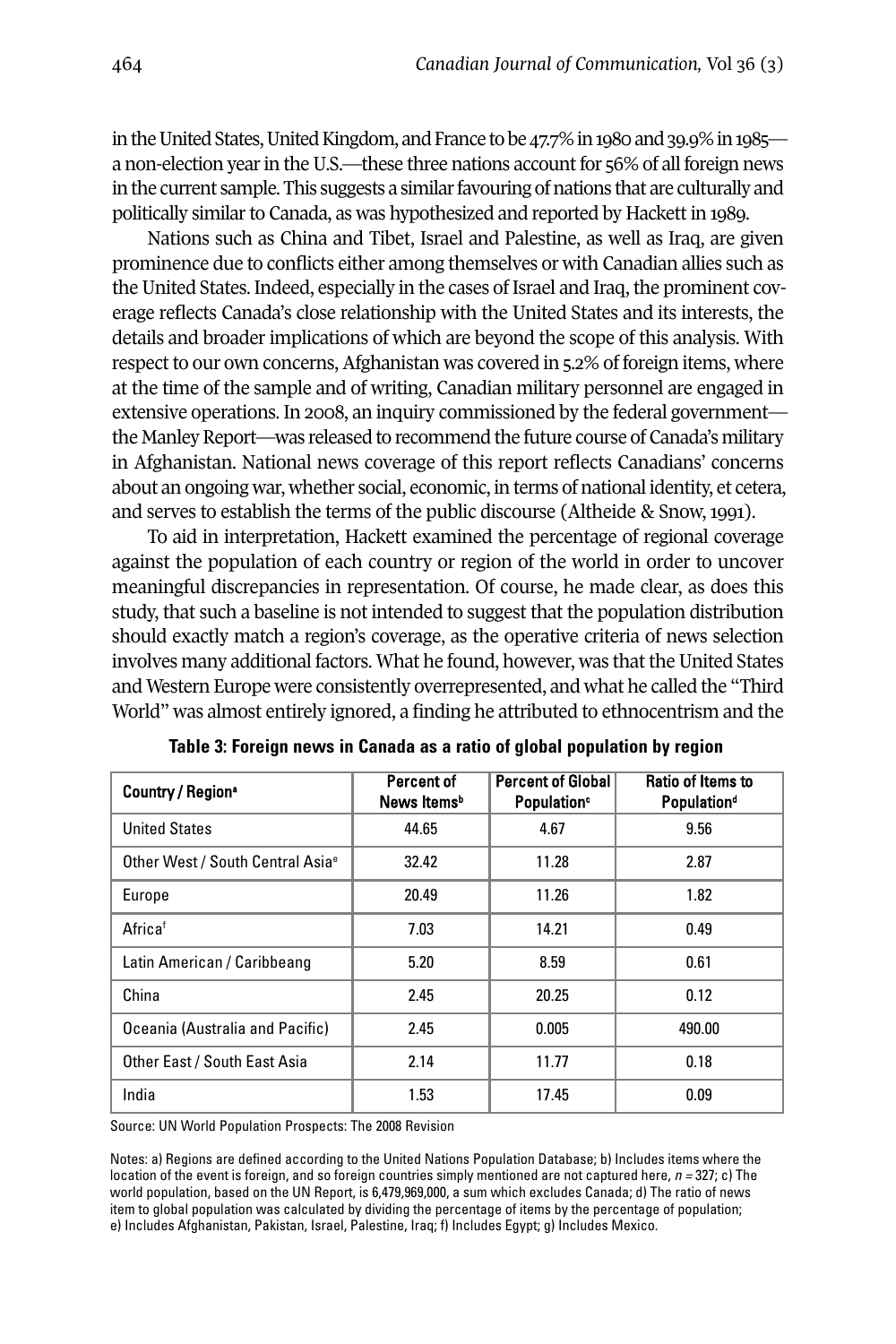location of network correspondents. Additionally, high coverage of the Middle East in 1980 and increasingly Africa in 1985 was accounted for by the newsworthiness of conflict, particularly where western interests were concerned.

Geopolitical and cultural shifts over the past two decades require that the regional distinctions in the current study do not precisely match those used by Hackett. The focus on communism and "Third world" classifications, not to mention the USSR, are no longer effective categories to explain the current geographical distribution of news coverage. In their place, this study uses the world regions as defined by the United Nations in 2008 (Table 3). To the extent that they can be compared, Hackett's ratios and those calculated in 2008 show little difference, particularly where cultural proximity and conflict are concerned. The United States ranks high on all counts, with a ratio of 7.93 in 1980, 5.59 in 1985, and its highest in 2008, receiving nearly 10 times as much coverage as its share of global population. what Hackettreferred to as "Asian Middle East" can effectively be compared to the current "Other West/South Central Asia," including Iran, Iraq, and Israel. In 1980, the ratio for this region was ranked first, at 9.39, and while it decreased significantly in 1985—a testamentto a stalemate in the Iran/Iraq conflict the region is ranked second in 2008, at 2.87%. Though the percentage of foreign news items has increased to 32.42%, so has the population, from 2.25% of the global population in the 1980s to 11.28% in 2008. Although coverage of the United States and the conflict-laden Middle East has increased since Hackett's study, the United Kingdom, alone ranked third in 1980, has seen its coverage decrease to a ratio of 1.82 for the entire continent of Europe. with the exception of Oceania—whose extremely high ratio is reflective of its tiny population—all other regions are underrepresented.

| <b>Country / Region</b> | Percent of<br><b>News Items</b> | <b>Percent of Canadian</b><br>Immigrants <sup>b</sup> | Ratio of Items to<br><b>Immigrants<sup>d</sup></b> |
|-------------------------|---------------------------------|-------------------------------------------------------|----------------------------------------------------|
| Chinese                 | 2.45                            | 15.0                                                  | 0.16                                               |
| East Indian             | 1.53                            | 10.0                                                  | 0.15                                               |
| English                 | 8.26                            | 8.95                                                  | 0.92                                               |
| Italian                 | 1.53                            | 5.98                                                  | 0.26                                               |
| German                  | 2.14                            | 5.76                                                  | 0.37                                               |
| Filipino                | 0.003                           | 4.71                                                  | 0.0006                                             |
| Scottish                | 0.00                            | 4.43                                                  | 0.00                                               |
| Irish                   | 0.003                           | 3.77                                                  | 0.0007                                             |
| Polish                  | 0.00                            | 3.49                                                  | 0.00                                               |
| Portuguese              | 0.00                            | 3.19                                                  | 0.00                                               |

# **Table 4: Foreign news in Canada as a ratio of top ten ethnic origins of first generationa Canadians**

Source: Canada's Ethnocultural Mosaic, 2006 Census

Notes: a) First generation individuals are defined as foreign-born; b) Total number of first generation Canadians: 6,124,560 as of 2006 census; c) The ratio of news item to first generation Canadians was calculated by dividing the percentage of items by the percentage immigrants.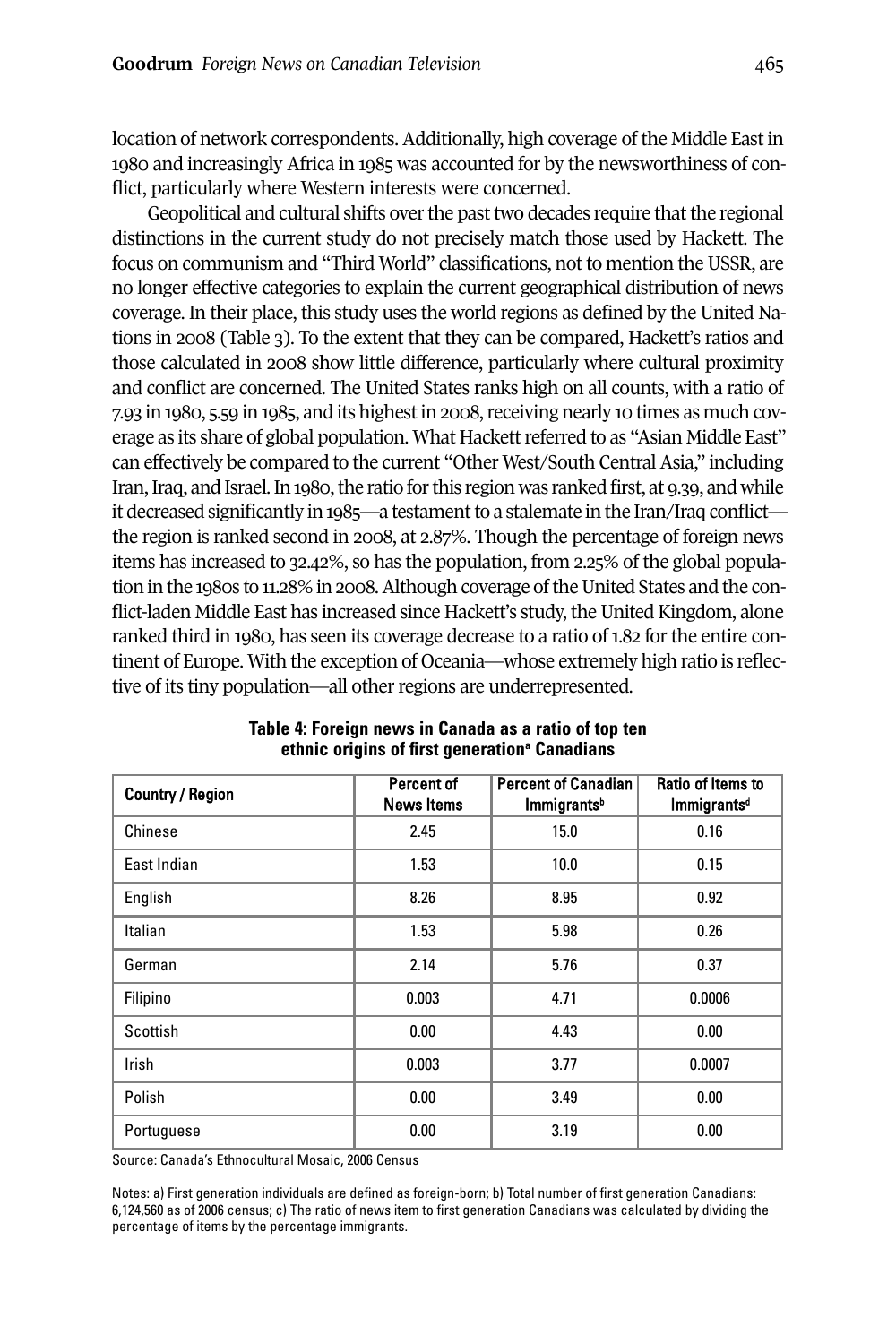While this paints a compelling picture of the geographical distribution of Canadian foreign news coverage, global population is not the only baseline by which to measure representation. Golan and wanta (2003) proposed that cultural proximity can also be interpreted by examining the number of immigrants from a foreign nation, and economic proximity may be interpreted through the trade volume between countries (wu, 2004). Based on this framework, this study extends Hackett's analysis to better understand the determinants of geographic distribution. Table 4 calculates foreign news coverage as a ratio of the top 10 ethnic origins of first-generation Canadians, defined by the 2006 Census as foreign-born. Chinese immigrant make up 15% of all firstgeneration Canadians, and yet coverage of China makes up only 2.45% of foreign news, resulting in a dismally underrepresented ratio of 0.16. Indeed, each of the ethnic groups accounted for—combining to make up over 65% of all first-generation Canadians are underrepresented. Only English immigrants approach a 1:1 ratio, at 0.92%. Geographic distribution of news coverage is not a factor of Canadian immigrants' ethnic origins, despite Canada's identification as an ethnocultural mosaic.

wu (2004) points to trade volume as a baseline for economic proximity and a potential factor in a nation's foreign news coverage. An analysis of the ratio of news items to the percent of global trade volume for Canada's top six trading partners yields interesting results (Table 5), as the United States finds itself underrepresented by this measure, at a ratio of 0.69. Overall, a combination of geographic, cultural, and economic proximity can be surmised to account for the extensive U.S. coverage in Canada. Alternatively, the United Kingdom receives nearly three times as much coverage as its share of Canadian trade volume, while Germany's coverage is the closest to equalrep-

| <b>Country / Region</b> | Percent of<br><b>News Items</b> | <b>Percent of Global</b><br>Trade Volume <sup>®</sup> | <b>Ratio of Items to</b><br><b>Trade</b> <sup>b</sup> |
|-------------------------|---------------------------------|-------------------------------------------------------|-------------------------------------------------------|
| <b>United States</b>    | 44.65                           | 65.05                                                 | 0.69                                                  |
| China                   | 2.45                            | 6.0                                                   | 0.41                                                  |
| Japan                   | 0.00                            | 2.9                                                   | 0.00                                                  |
| United Kingdom          | 8.26                            | 2.8                                                   | 2.95                                                  |
| Mexico                  | 1.83                            | 2.65                                                  | 0.69                                                  |
| Germany                 | 2.14                            | 1.9                                                   | 1.13                                                  |

**Table 5: Foreign news in Canada as a ratio of trade by country**

Source: Industry Canada, 2009

Notes: a) Calculated as an average of exports and imports; b) The ratio of news items to trade was calculated by dividing the percentage of items by the percentage of trade volume.

resentation of any measure in this study, at 1.13. Providing that western interests and cultural proximity are accounted for, these results support wu's notions of the effects of economic factors in foreign news coverage. However, trade volume as a baseline is not a predictor of Canadian news coverage when applied to nations that do not also share cultural proximity with Canada.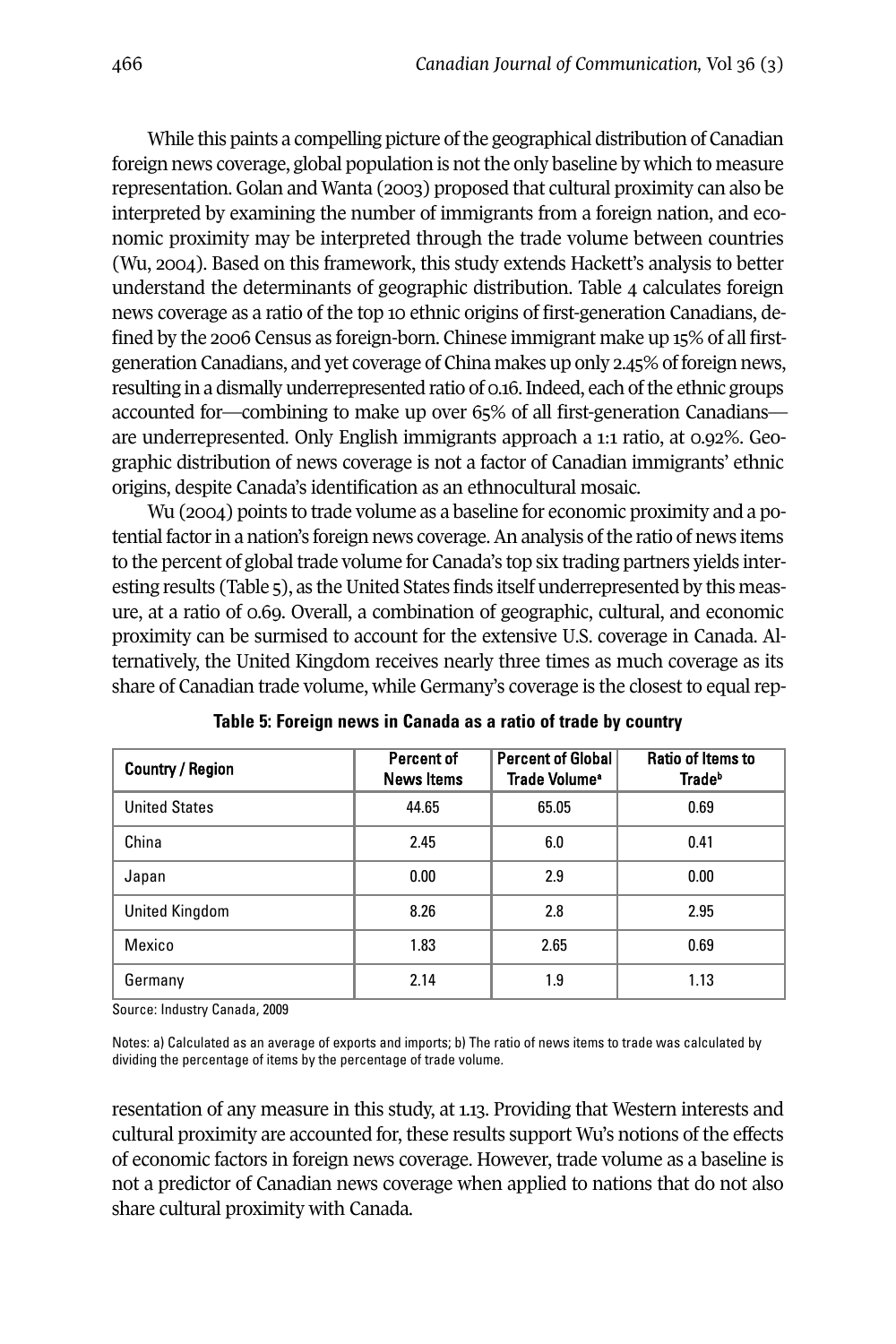Overall, neither Hackett's global population ratio, Golan and Wanta's foreign immigrants, norWu'strade volume can be considered a predictor offoreign news coverage when taken in isolation. The favouring of culturally and politically similar regions and those conflict-laden areas where Western interests are at stake continue to dominate foreign news as they did in the 1980s. However, geographic distribution does not describe theCanadian news landscape in its entirety, as we will next consider the topics covered in each region.

#### *News topics*

Hackett's 1980 analysis divided the world's regions into two groups: the conflict-laden Middle East, Africa, Latin America, Asia/Pacific, and USSR/Eastern Europe, and the areas far less likely to contain conflict: Western Europe, the United States, and Canada. His 1985 analysis contains more detail, pointing to coverage of conventional politics, economic policy, and social issues as primarily Canadian domestic news, with political

| <b>Topic Category</b>           |      | Percent of Foreign News Items   Percent of Domestic News Items |
|---------------------------------|------|----------------------------------------------------------------|
| Internal Order                  | 28.7 | 24.9                                                           |
| <b>Internal Politics</b>        | 25.7 | 22.3                                                           |
| <b>International Politics</b>   | 25.4 | 10.0                                                           |
| Human Interest                  | 13.8 | 15.9                                                           |
| <b>Accidents / Disasters</b>    | 11.6 | 11.6                                                           |
| Military / Defense              | 6.1  | 7.8                                                            |
| Sports                          | 5.2  | 11.1                                                           |
| <b>Business / Commerce</b>      | 5.2  | 6.4                                                            |
| Science / Technology            | 4.6  | 3.6                                                            |
| Culture                         | 4.0  | 4.7                                                            |
| Communication                   | 4.0  | 1.4                                                            |
| <b>Health / Social Services</b> | 3.7  | 9.7                                                            |
| <b>Social Relations</b>         | 3.1  | 4.3                                                            |
| Transportation                  | 2.8  | 4.3                                                            |
| Labour / Industrial Relations   | 2.4  | 1.4                                                            |
| Economy                         | 2.1  | 7.8                                                            |
| Religion                        | 1.8  | 2.1                                                            |
| Weather                         | 1.5  | 4.5                                                            |
| Environment                     | 1.2  | 4.5                                                            |
| Ceremonies                      | 1.2  | 1.7                                                            |
| Education                       | 0.9  | 1.2                                                            |
| Housing                         | 0.6  | 1.4                                                            |
| Energy                          | 0.3  | 1.2                                                            |
| Population                      | 0.3  | 0.5                                                            |

# **Table 6: Topic categories of foreign news in Canada**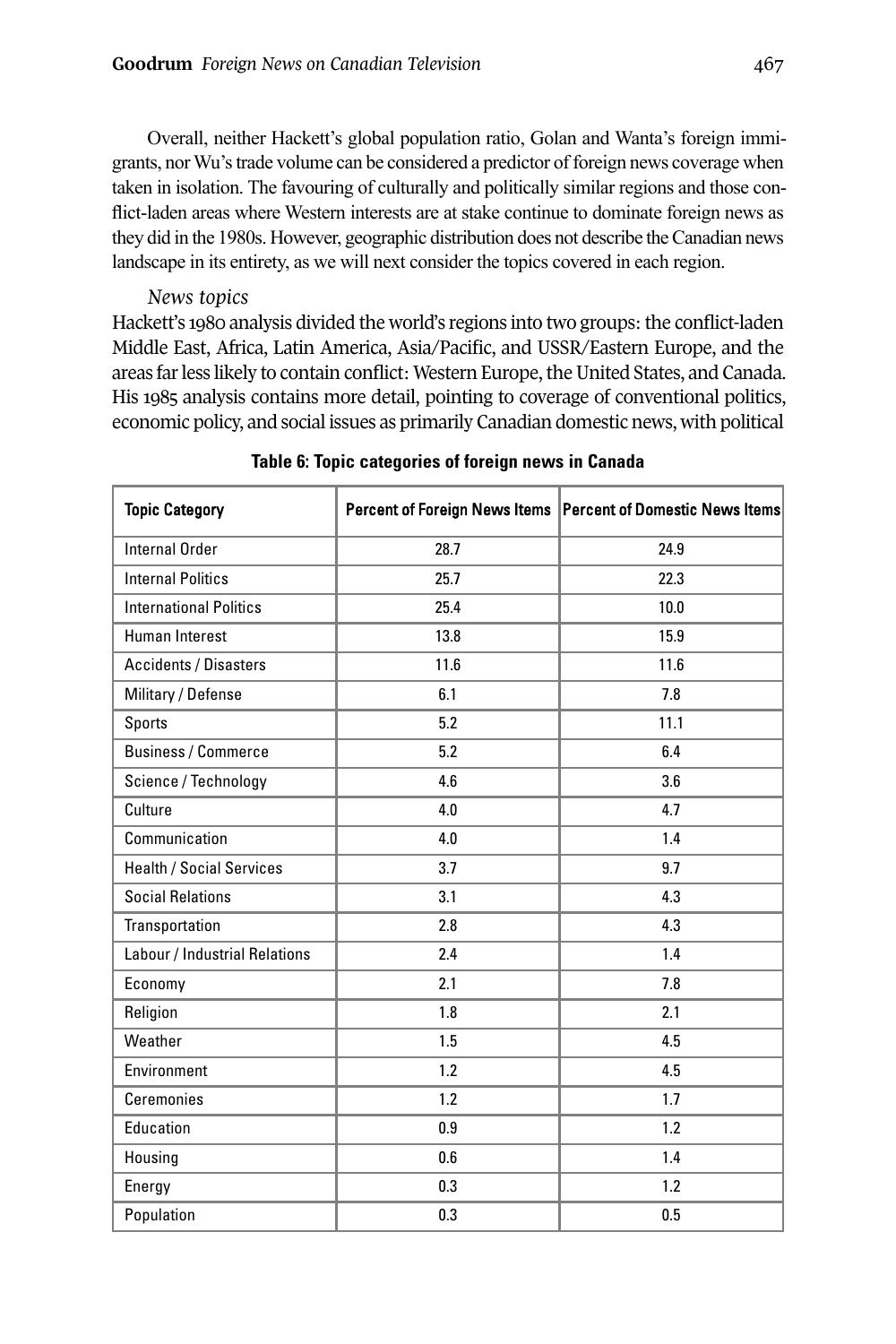violence dominating the "Third World" and international relations spread across each of his five world regions (Canada; Anglo-American; Other western; Third world; and Communist). The current study looks at news topic coverage with even further granularity, assigning up to three topic codes to each news item from a list of 284 codes in 25 categories. These are first divided by domestic and foreign coverage (Table 6). The most common topic category, in both foreign and domestic news, is Internal Order, which includes topics related to crimes of all kinds, protests, and civil war. Of all foreign events, 28.7% were coded at least once from this category, along with 24.9% of all domestic events. Internal politics—including elections, legislative activities, et cetera are also extremely frequent news topics, and combined with International Politics, make up a larger percentage than Internal Order, with 51.1% of foreign events and 32.3% of domestic. Human Interest stories and Accidents/Disasters are the next most common categories overall, followed by Sports and Health/Social Services in domestic news, and Military/Defence and Business/Commerce in foreign news.

With this in mind, we will look closer at the topic categories in the coverage of each region (Table 7). Africa contains the highest percentage of items pertaining to Internal Order, at nearly half of all coverage of the region. The prominence of political stories on Africa suggests that a parallel can be drawn to Hackett's analysis of "Third world" regions and the common coverage of political violence in 1985. Indeed, Latin America/Caribbean—also covered in Hackett's "Third world"—sees similar levels of these topic categories. Items that involve west/South Central Asia most commonly

| <b>Topic Category</b>            | <b>United</b><br><b>States</b> | West/South<br>Central Asiab | <b>Europe</b> | Africa | Latin America/<br>Caribbean | Oceania | East/South  <br>East Asia <sup>c</sup> |
|----------------------------------|--------------------------------|-----------------------------|---------------|--------|-----------------------------|---------|----------------------------------------|
| Internal Order                   | $19.86$ <sup>d</sup>           | 27.93                       | 28.36         | 43.48  | 41.18                       | 12.50   | 73.33                                  |
| <b>Internal Politics</b>         | 29.45                          | 14.41                       | 11.94         | 47.83  | 29.41                       | 12.50   | 20.00                                  |
| International<br><b>Politics</b> | 8.22                           | 56.76                       | 23.88         | 43.48  | 47.06                       | 0.00    | 53.33                                  |
| Human Interest                   | 18.49                          | 3.60                        | 28.36         | 0.00   | 17.65                       | 50.00   | 0.00                                   |
| Accidents /<br><b>Disasters</b>  | 13.70                          | 6.31                        | 13.43         | 0.00   | 0.00                        | 12.50   | 26.67                                  |
| (N)                              | 146                            | 111                         | 67            | 23     | 17                          | 8       | 15                                     |

**Table 7: Five most common topic categories by world regiona**

Notes: a) Regions are defined in Table 3; b) Includes India; c) Includes China; d) Total percentages can exceed 100 as up to 3 topic codes were permitted for each item.

pertain to Internal Order and International Politics, confirming Hackett's focus on conflict in the region. Like Canadian domestic news, as per notions of western cultural proximity, Europe, the United States, and Oceania feature high percentages of Human Interest stories. Nearly 30% of U.S. coverage, however, is on Internal Politics, owing in large part to the primary elections that were upcoming at the time.

These categories, while providing an interesting overview, reveal a more detailed picture of Canadian news when broken down into their 284 individual topic codes. For our purposes here, we will look at the 10 most common foreign news topics by the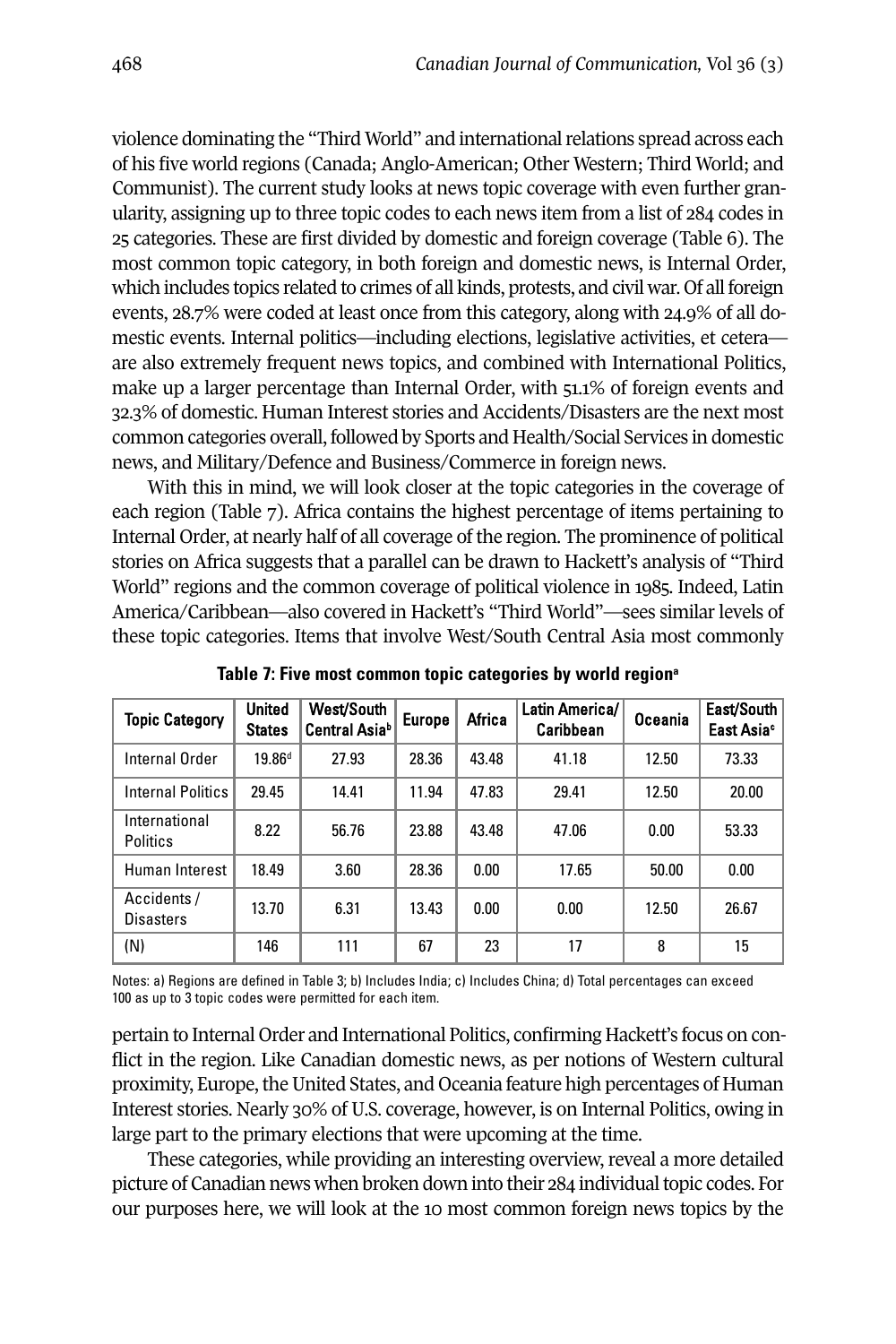| Topic                                                       | <b>Percent of Foreign</b><br><b>News Items</b> | Percent<br>of U.S. | Percent<br>of U.K. | <b>Percent</b><br>of Israel | <b>Percent of</b><br>Afghanistan <sup>b</sup> |
|-------------------------------------------------------------|------------------------------------------------|--------------------|--------------------|-----------------------------|-----------------------------------------------|
| Elections                                                   | 13.5                                           | 22.3               | 0.0                | 0.0                         | 0.0                                           |
| International Tensions<br>and Disagreements                 | 4.3                                            | 4.0                | 0.0                | 50.0                        | 6.0                                           |
| <b>Celebrities</b>                                          | 4.0                                            | 9.2                | 7.4                | 0.0                         | 0.0                                           |
| <b>Wars Between Countries</b>                               | 3.7                                            | 1.6                | 3.7                | 25.0                        | 27.3                                          |
| <b>Statements / Activities</b><br>of Individual Politicians | 3.1                                            | 8.7                | 14.8               | 0.0                         | 0.0                                           |
| Violent Demonstrations <sup>c</sup>                         | 2.4                                            | 0.0                | 0.0                | 4.2                         | 0.0                                           |
| Murder                                                      | 2.4                                            | 4.9                | 3.7                | 8.3                         | 6.0                                           |
| Other Internal Order                                        | 2.4                                            | 4.3                | 3.7                | 4.2                         | 0.0                                           |
| <b>Diplomatic Visits</b>                                    | 2.1                                            | 0.5                | 11.1               | 12.5                        | 0.0                                           |
| <b>Terrorism</b>                                            | 2.1                                            | 1.6                | 0.0                | 20.8                        | 3.0                                           |

**Table 8: Ten most common foreign news topics by prominent countries**

Notes: a) 25.9% of U.K. coverage was on the topic of "Aviation"; b) 36.4% of Afghanistan coverage was on the topic of "Military Activities"; c) Violent Demonstrations make up 55.6% of China coverage and 57.1% of Tibet.

four most prominent countries in Canadian foreign news (Table 8). First, 13.5% of all foreign news events during the sample period pertain to Elections. As mentioned previously, one of the key reasons for this was the upcoming United States primaries. Of 178 total items dealing with topics of Internal Politics, 70, or 39.3%, deal with Elections, 41 of which are in the United States. International Tensions and Disagreements is the second most common foreign news topic, with 4.3% of all foreign events, followed by Celebrities at 4.0%. Not surprisingly, considering the positions of Afghanistan, Israel/Palestine, and Iraq on the list of most prominent countries, wars Between Countries is the fourth foreign news topic, with 3.7% of the sample. Statements/Activities of Politicians completes the top five, with 3.1%.

Comparing this list of common topic coverage in foreign news with the most visible countries helps to paint a more precise picture of Canadian national news. The election coverage in the United States as described above is emphasized by the breakdown of U.S. events falling into each topic code. News regarding celebrities in the United States is common, particularly as Canada shares so much with America in terms of popular culture.

Other than Wars Between Countries, stories regarding Afghanistan do not account for many of the most common topic codes. However, 36.4% of Afghan events pertain to Military Activities, a result of both the ongoing Canadian military operations in the country and the release of the Manley Report, as mentioned previously.

The United Kingdom, though third most visible in Canadian foreign news, makes up a small number of items overall, 25.9% of which do not fall into the most common topic codes, but rather focus on Aviation. This is a result of a series of cancellations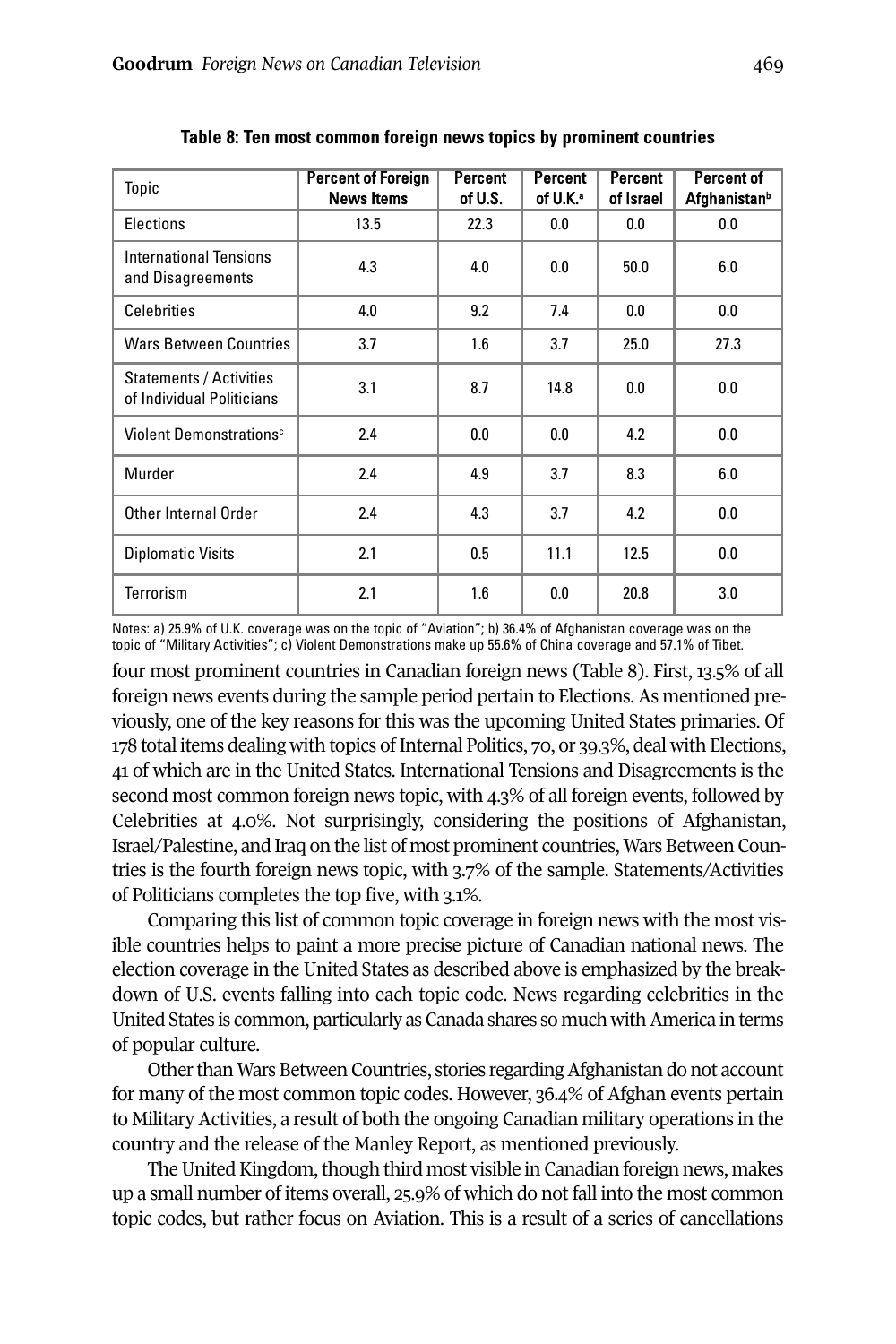and difficulties encountered at Heathrow Airport during the sample period. The coverage of events pertaining to Celebrities, Individual Politicians, and Diplomatic Visits makes up 33.3% of U.K. items, reflecting Canada's political and culture ties through its history and current connections to Britain.

The only topic code missing entirely from coverage of the three most common foreign countries—the United States, Afghanistan, and the United Kingdom—is the topic of Violent Demonstrations. Coverage of China and Tibet makes up the majority of these items, framing stories regarding the upcoming Beijing Summer Olympics as well as issues of Tibetan autonomy around the violent protests they caused. It is noteworthy that a separate topic code is available for peaceful demonstrations, and yet 55.6% and 57.1% of Chinese and Tibetan coverage, respectively, are framed as violent. while there can certainly be said to have been a great deal of controversy present in both events, a closer look at the role of "conflict" in foreign news coverage may help to elucidate some of the trends that treatment of China and Tibet touches upon.

According to Hackett, conflict is the primary driving force of a region's newsworthiness outside of cultural and political similarity to the country of broadcast. Of all items, domestic and foreign, 62.6% contain explicit conflict (Table 9). Events with a foreign location contain conflict in 63.6% of cases, nearly 70% of which are social in nature. Domestic events contain conflict in 61.8% of items, of which only 54.8% are social  $(d = .39)$ . Although Hackett's 1980 content analysis did not code for specific topics, both the 1980 and the 1985 study examined topics in terms of conflict and concluded

| <b>Conflict</b>      | <b>Domestic</b> |       | Foreign |      |
|----------------------|-----------------|-------|---------|------|
| No                   | 38.15           |       | 36.39   |      |
| Yes, Interpersonal   | 22.99           |       | 14.98   |      |
| Yes, Social          | 33.89           | 61.86 | 44.34   | 63.6 |
| Yes, Can't Determine | 4.98            |       | 4.28    |      |
| (N)                  | 422             |       | 327     |      |

**Table 9: Levels of conflict in Canadian news**

that stories about western Europe, Canada, and the United States were less likely to contain conflict (defined as any situation of ethical, legal, political, or military conflict, excluding market or athletic competitions) than news about the Middle East, Africa, Latin America, Asia/Pacific, and the USSR/Eastern Europe. This is in line with pastresearch showing that foreign conflicts tend to be emphasized over domestic ones, downplaying the severity of social conflict at home (Cohen et al., 1990). A 2006 study also identified the use of excessive conflict so as to increase entertainment value, despite the tendency of such sensationalized coverage to "decrease public evaluations of political institutions, trust in leadership, and overall support for political parties and the system as a whole" (Forgette & Morris, 2006, p. 447). Overall, the coverage of contentious issues as violent—as with China and Tibet—and the prominence of Interna-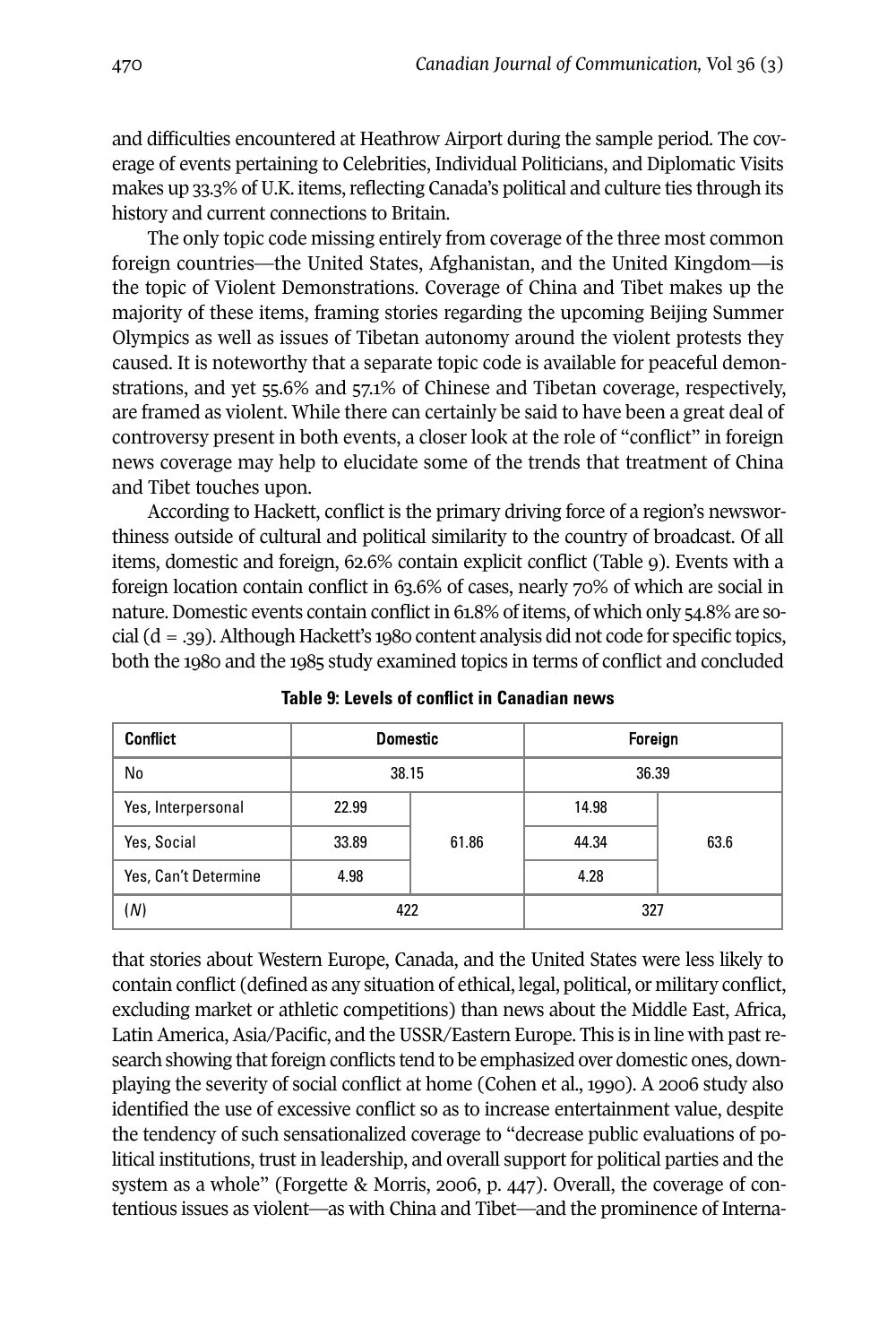tional Tensions and Disagreements and wars Between Countries as topics in foreign items support Hackett's notions of conflict in Canadian foreign news.

# *Differences between networks*

Two national networks were examined in this study: the publicly funded CBC and the commercial network CTV. Hackett hypothesized that there would be few significant differences between the two in terms of foreign news coverage, and indeed, save for the CBC's larger percentage of Canadian stories and CTV's greater coverage of the United States, he found this to be for the most part accurate. In the current study, the use of hybrid foreign/domestic variables adds a bit more depth to the comparison. Though CTV features only slightly more foreign news than CBC overall (Table 10), the length of time spent on each item changes the nature of the newscast. CBC devotes 50% of its time to hybrid items, 34% of which are domestic. This suggests that half of CBC's *The National* is spent either considering the global implications of domestic news—i.e., framing Canadian events as involving foreign countries—or localizing foreign news through references to Canada or Canadians during items which take place elsewhere. CTV's *Evening News*, on the other hand, spends just over one-third of its time on hybrid stories ( $d = .31$ ), instead opting for primarily domestic items—at 35% and just over a quarter of its time on purely foreign ones. This latter category is of par-

|                                             |                                 | <b>CBC</b>                        | <b>CTV</b>                      |                                          |  |
|---------------------------------------------|---------------------------------|-----------------------------------|---------------------------------|------------------------------------------|--|
| <b>Nature of Event</b>                      | Percent by<br><b>News Items</b> | Percent by<br>Minutes of Coverage | Percent by<br><b>News Items</b> | <b>Percent by Minutes</b><br>of Coverage |  |
| Domestic                                    | 34.0                            | 30.1                              | 31.8                            | 27.4                                     |  |
| Domestic with Foreign<br>Involvement        | 25.1                            | 34.3                              | 21.3                            | 15.2                                     |  |
| <b>Foreign with Domestic</b><br>Involvement | 11.6                            | 15.8                              | 13.7                            | 22.4                                     |  |
| Foreign                                     | 29.3                            | 19.8                              | 33.0                            | 35.0                                     |  |

**Table 10: Levels of broadcast foreign news by station**

ticular interest, since 33% of CTV's items are foreign with *no* domestic involvement, yet these items take up only 27% of each newscast when measured by time spent, indicating the less in-depth nature of the coverage. while CBC's foreign items follow a similar pattern, so, too, do its domestic stories, creating space for its more globally contextualized hybrid coverage instead.

To further associate the depth of the coverage with prominence, approximately one-quarter of CBC's foreign news items are part of a "block," defined as a sequence

| Table 11: Foreign news items as part of a block by station |  |  |  |
|------------------------------------------------------------|--|--|--|
|------------------------------------------------------------|--|--|--|

| Part of a Block | CBC (%) | CTV (%) |
|-----------------|---------|---------|
| Yes             | 25.3    | 34.2    |
| No              | 74.7    | 65.8    |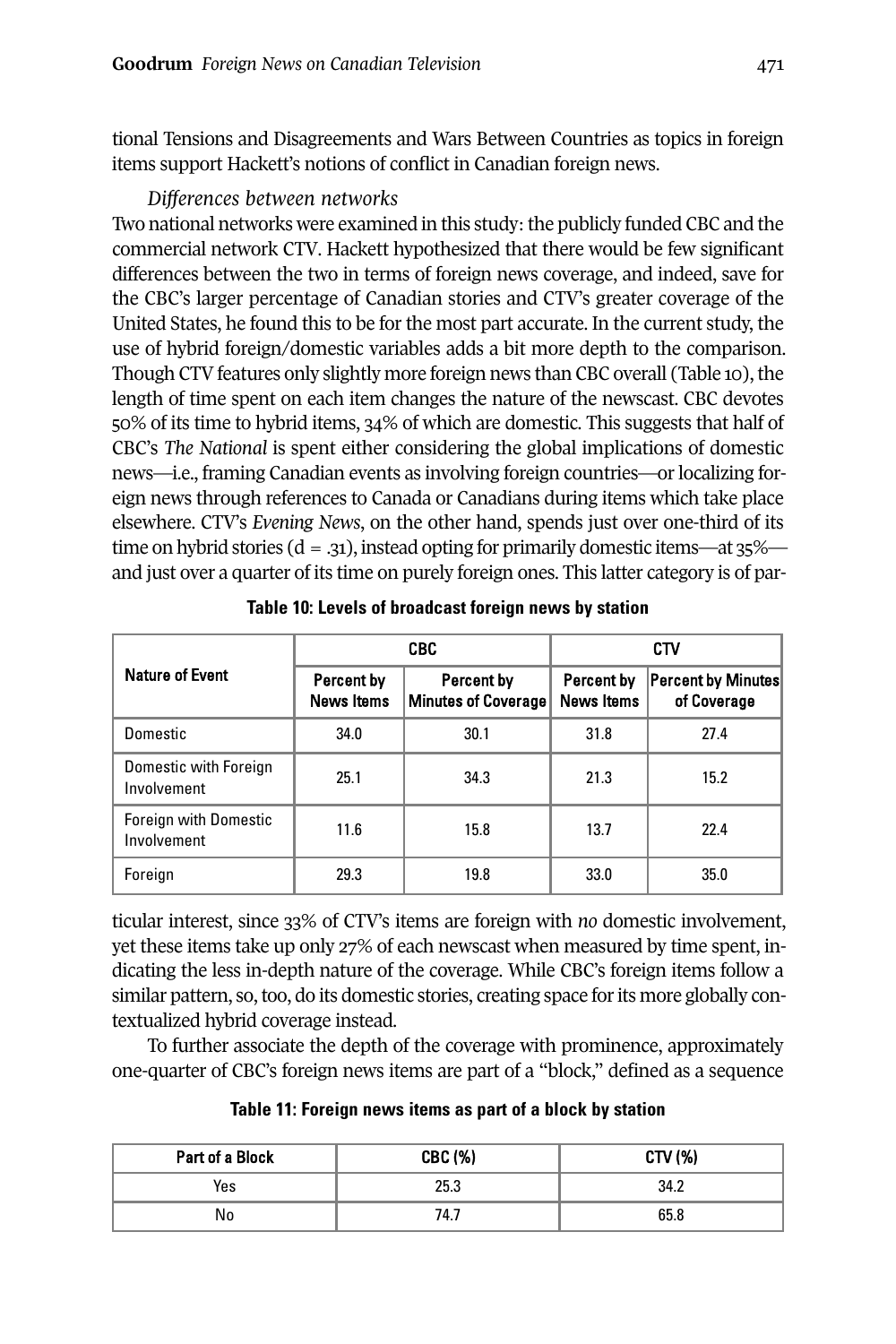of brief foreign news events, between which there is no formal introduction or separation. CTV positions 34.2% of its foreign items as part of a block (Table 11), eliminating the journalistic depth possible in a stand-alone item, and speaking to the desire to fit as many stories as possible into a short period of time. Hackett, too, found little difference between CTV and CBC in terms of format, topic, and geographical coverage, but did find differences in item duration.

### **Conclusions**

The results of this analysis paint a picture of a Canadian broadcast news environment that is actually very similar to that of Hackett's longitudinal analysis in 1989. Compared to other countries in the *Reporting the World* study (Cohen, 2009), Canada demonstrates relatively balanced coverage between domestic, foreign, and "hybrid" news. This is true for both the public and private networks. Domestic stories, however, are given more prominence than foreign or hybrid stories in the lineup.

The geographic distribution of Canadian foreign news demonstrates little change since Hackett's analysis, skewing the coverage toward Canadian allies and those with whom Canada shares cultural and political proximity. Conflict-laden regions are also considered highly newsworthy, particularly those involving western interests, that is, Canadian, American, or European. Unfortunately, and beyond the scope of Hackett's study, foreign news at present does not reflect the diverse ethnocultural makeup of Canadian citizens, neglecting the most prominent immigrant groups. According to the current study, increased globalization and interdependence among nations, high immigration rates, and advancements in communications technology have not significantly diversified the geographic distribution of coverage since 1985.

This lack of change since 1989 is also the case with respect to news topics, which, as in Hackett's analysis, focus on human interest and domestic politics among culturally similar nations, and international conflicts, wars, and violence elsewhere. Hackett identified the negative implications of seeing the "Third world" as rife with conflict and directly opposed to the stable, civilized west, and two decades later**,** the potential damage of this worldview is exacerbated by the diversity of Canadian society and the struggle of Canadian immigrants to see themselves reflected in the national news of their new home country. In addition, the favouring of American items, particularly on topics of politics, celebrities, and human interest, augments the long-standing contention between U.S. and Canadian culture. Despite a century-long history of protectionist policies seeking to define and reinforce Canadian identity, American content has steadily increased alongside the commercialization of Canadian broadcasting (Babe, 1990; Raboy, 1990; Taras, 2001), reflected here in the higher percentage of U.S. news on CTV over CBC. Indeed, much of the political economic environment that produces Canadian news is founded on attempts to limit American cultural and economic influence—a challenge positioned in the 1930s as a choice between "the state" and "the United States" (Graham, quoted in Belanger, 2008, p. 118). Nonetheless, this study demonstrates that American news is far more common than that of any other nation, and past research has shown that representation of a country in news media is a predictor of favourable public opinion regarding that country. The nature of the coverage has been demonstrated to be irrelevant; it matters simply that the audience is exposed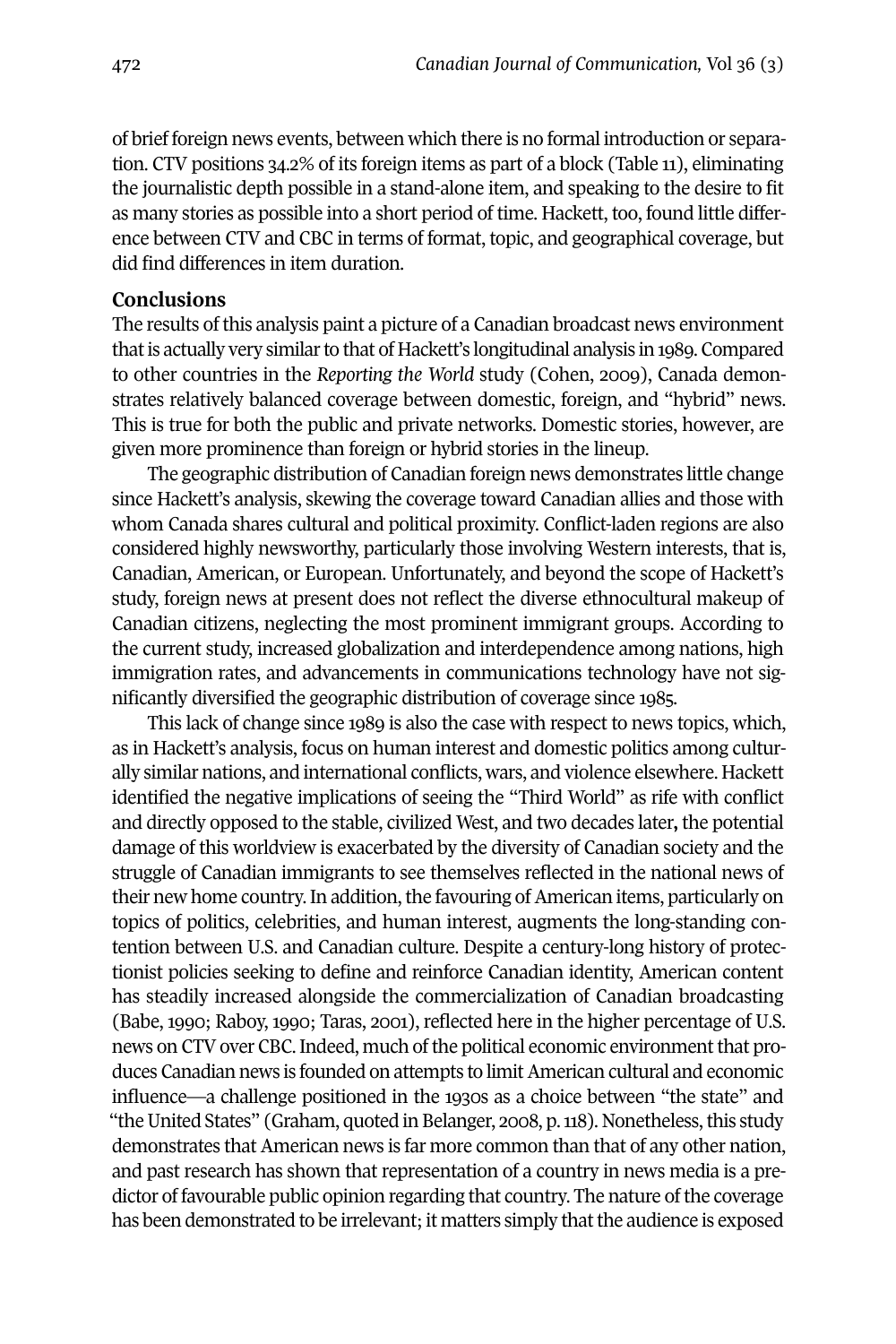to the country in question (Perry, 1990; Semetko et al., 1992). Such evidence paints a bleak picture for Canadian citizens, whether first-generation or otherwise, whose knowledge of the world and connection to their country of origin is based on what they see in the news.

Hackett speculated that his findings were a result ofjournalistic criteria, ideological and cultural conceptions, and the logistics of news production. These factors, along with the political landscape and flow of newsworthy events, have no doubt shifted over time, evidenced by the ineffective categorization of "Communist" nations and the changing demographic makeup of Canadian citizens. However, little has changed in the past 20 years with respect to the skewed nature of geographic distribution, the topics that dominate, and the similarities between CBC and CTV as far as foreign news coverage is concerned.Despite Canada's "internationalist" position on the global stage, this lack of progress should be of interest to journalists, academics, policymakers, and citizens alike.

#### **References**

- Almaney, Adnan. (1970). International and foreign affairs on network television news. *Journal of Broadcasting and Electronic Media, 14*(4), 499-509.
- Altheide, David L., & Snow, Robert P. (1991). *Media worlds in the postjournalism era*. New york, Ny: Aldine de Gruyter.
- Babe, Robert E. (1990). *Telecommunications in Canada*. Toronto, ON: University of Toronto Press.
- Belanger, Pierre. (2006). Radio in Canada: An industry in transition. In P. Attallah & L. Regan Shade (Eds.), *Mediascapes: New patterns in Canadian communication* (pp. 117-134). Toronto, ON: Thomson-Nelson.
- Biltereyst, Daniel. (2002, July). *Globalisation, Americanisation and politicisation of media research: Learning from a long tradition of research on the cross-cultural influences of US media.* Paper presented at the 23rd conference and general assembly of the International Association for Media and Communication Research, Barcelona, Spain.
- Boyd-Barrett, Oliver. (1974). The manufacture of news: Social problems, deviance, and the mass media. *Sociology, 8*(3), 532-533.
- CBC Research Toronto. (2003). *CBC news study: Canada's information needs 2003-04*. Report commissioned of Kaleidovision and the Research Strategy Group, Inc. by the CBC.
- Champlin, Dell, & Knoedler, Janet. (2002). Operating in the public interest of in pursuit of private profits? News in the age of media consolidation. *Journal of Economic Issues, 36*(2), 459-468.
- Chalaby, J. K. (2005). Towards an understanding of media transnationalism. In J. K. Chalaby (Ed.), *Transnational television worldwide: Towards a new media order* (pp.1-13). London: I. B. Taurus.
- Cohen, Akiba. (2009, May 22nd). *Foreign television news around the world: Topics, conflict, sensationalism and domestication.* Panel presented at the annual conference of the International Communication Association, Chicago, IL.
- Cohen, Akiba A., Adoni, Hanna, & Bantz, Charles*.* (1990). *Social conflict and television news.* Newbury Park, CA: Sage Publications.
- Cooper, A. H. (2002). Media framing and social movement mobilization: German peace protest against INF missiles, the Gulf war and NATO peace enforcement in Bosnia. *Journal of Political Research, 41,* 37-80.
- Forgette, Richard, & Morris, J. (2006). High conflict television news and public opinion. *Political Research Quarterly, 59*(3), 447-456.
- Gans, Herbert. (1979). *Deciding what's news.* New york, Ny: Pantheon.
- Golan, Guy, & wanta, wayne. (2003). International elections on the U.S. network news: An examination of factors affecting newsworthiness. *Gazette, 65*(1), 25-40.
- Gonzenbach, william J., Arant, David, & Stevenson, Robert L. (1992). The world of U.S. network television news: Eighteen years of international and foreign news coverage. *Gazette, 50,* 53-72.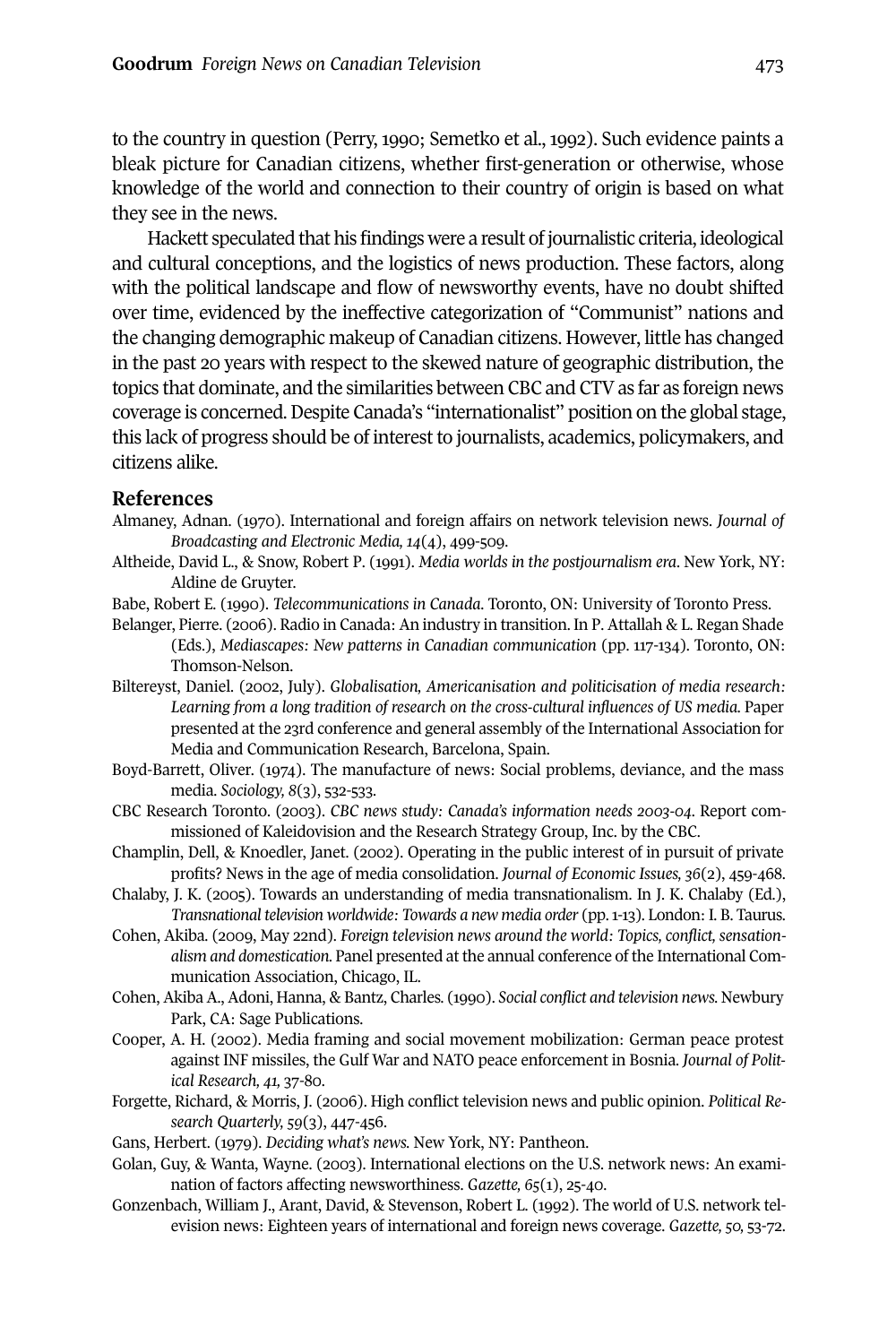- Hackett, Robert A. (1989). Coups, earthquakes and hostages? Foreign news on Canadian television. *Canadian Journal of Political Science, 22*(4), 809-925.
- Hester, A. L. (1978). Five years of foreign news on U.S. television evening newscasts. *Gazette, 24*(1), 86-95.
- Hume, Mick. (1997). *Whose war is it anyway? The dangers of the journalism of attachment.* London: Informinc.
- Industry Canada. (2009). International trade: Canadian economy. *Canadian Industry Statistics*. URL: [http://www.ic.gc.ca/eic/site/cis-sic.nsf/eng/h\\_00029.html](http://www.ic.gc.ca/eic/site/cis-sic.nsf/eng/h_00029.html) [August 15, 2010].
- Jordan, Donald L., & Page, Benjamin I. (1992). Shaping foreign policy opinions: The role of TV news. *Journal of Conflict Resolution, 36*(2), 227-241.
- Keane, John. (1991). *The media and democracy*. Cambridge, UK: Polity Press.
- Larson, James F. (1979) International affairs coverage on U.S. network television. *Journal of Communication, 29*(2), 136-147.
- MacBride, Sean. (1980). *Many voices, one world: Towards a new and more efficient information and communication order.* London: Kogan Page.
- Marsh, Harry L. (1991). A comparative analysis of crime coverage in newspapers in the United States and other countries from 1960-1989: A review of the literature. *Journal of Criminal Justice, 19*(1), 67-79.
- Perry, D. K. (1990). News reading, knowledge about, and attitudes toward international countries*. Journalism Quarterly, 67*(2), 353-358.
- Porath, w., Mujica, C., & wouters, R. (2009, May 22). *Topics and issuesin foreign television news.* Paper presented at the annual conference of the International Communication Association, Chicago, IL.
- Raboy, Marc. (1990). *Missed opportunities: The story of Canada's broadcasting policy*. Montréal, QC: McGill-Queen's University Press.
- Reyes Matta, F. (1984). A social view of information. In G. Gerbner & M. Siefert (Eds.), *World communications: A handbook* (pp. 63-68). New york, Ny: Longman.
- Riffe, Daniel. (1996). Linking international news to U.S. interests: A content analysis. *International Communication Bulletin, 31*(1-2), 14-18.
- Robinson, P. (2002). *The CNN effect: The myth of news, international policy and intervention.* London: Routledge.
- Robinson, Gertude Joch, & Sparkes, Vernone M. (1976). International news in the Canadian and American Press: A comparative news flow study. *Gazette, 22*(4), 203-218.
- Semetko, Holli A., Brzinski, Joanne. B., weaver, David., & willnat, Lars. (1992). TV news and U.S. public opinion about international countries: The impact of exposure and attention. *International Journal of Public Opinion Research, 4*(1), 18-36.
- Shoemaker, Pamela J., & Reese, Stephen D. (1996). *Mediating the message: Theories of influences on mass media content* (2nd ed.). white Plains, Ny: Longman.
- Snow, David A., & Benford, Robert D. (1992). Master frames and cycles of protest. In A. D. Morris & C. M. Mueller (Eds.), *Frontiersin social movement theory.* New Haven, CT:yaleUniversity Press.
- Sreberny-Mohammadi, Annabelle, Nordenstreng, Kaarle, & Stevenson, R. (1984). Foreign news in the media: International reporting in twenty-nine countries. *Reports and Papers on Mass Communication, 93*. Paris: UNESCO.
- Sreberny-Mohammadi, Annabelle, Nordenstreng, Kaarle, Stevenson, R., & Ugboajah, F. (1985). *Foreign news in the media: International reporting in 29 countries.* Paris: UNESCO.
- Statistics Canada. (2009). Top 10 ethnic origins by generational status for people aged 15 years and over, Canada, 2006. *Canada's ethnocultural mosaic, 2006 Census.* URL: [http://www12](http://www12.statcan.ca/census-recensement/2006/as-sa/97-562/table/t1-eng.cfm) [.statcan.ca/census-recensement/2006/as-sa/97-562/table/t1-eng.cfm](http://www12.statcan.ca/census-recensement/2006/as-sa/97-562/table/t1-eng.cfm) [August 15, 2010].
- Taras, David. (2001). *Power and betrayal in the Canadian media*. Peterborough, ON: Broadview Press. Tuchman, Gaye. (1978). *Making news: A study in the construction of reality*. London: Free Press.
- Tyndall, Andrew. (2009). year in review 2008*. The Tyndall report.* URL: [http://tyndallreport.com](http://tyndallreport.com/yearinreview2008) [/yearinreview2008](http://tyndallreport.com/yearinreview2008) [September3, 2010].